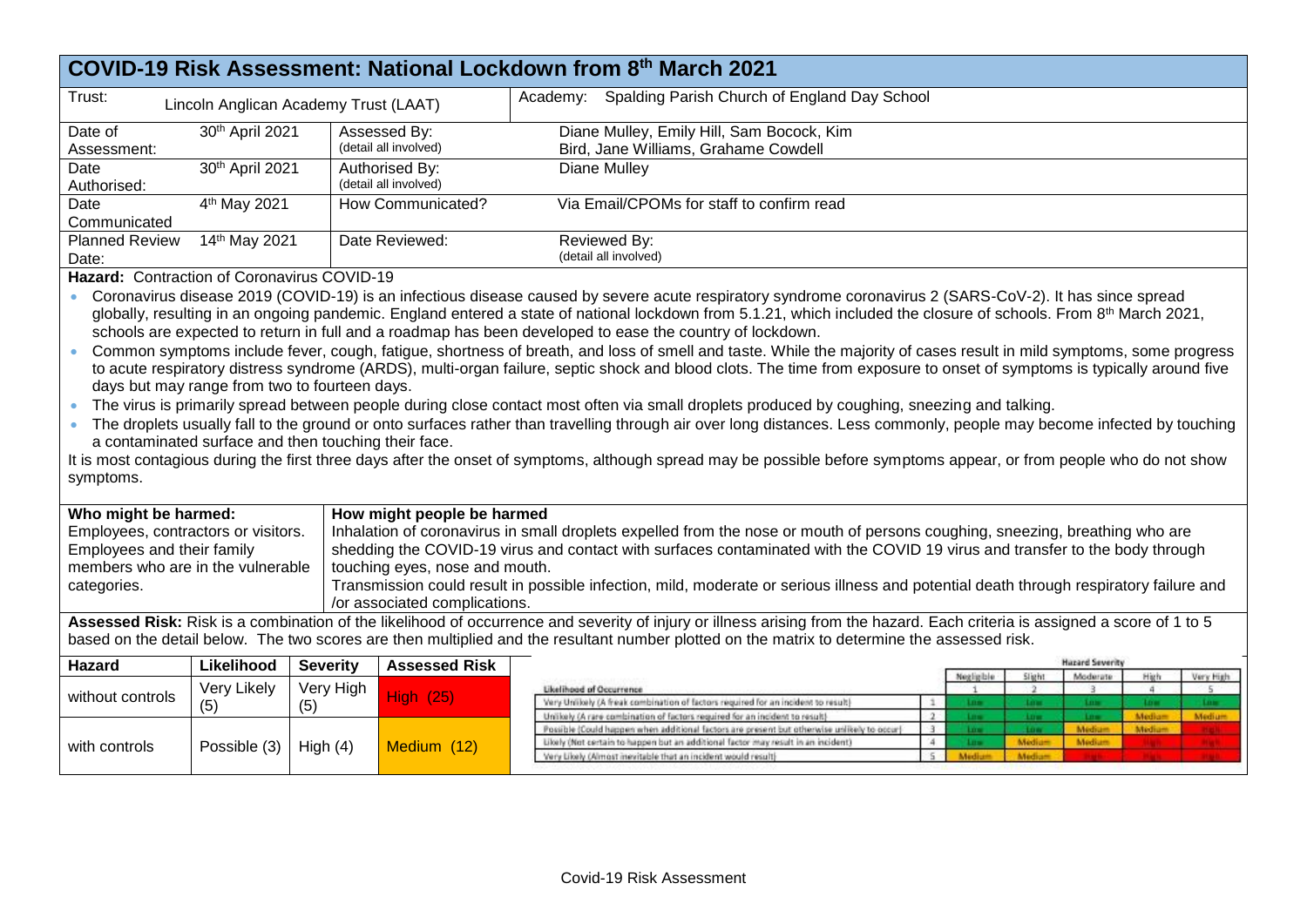| <b>Identified Hazards</b>                                                                                                                                                                           | <b>Initial Risk</b><br>Rating | <b>Existing Control Measures</b>                                                                                                                                                                                                                                                                                                                                                                                                                                                                                                                                                                                                                                                                                                                                                                                                                                                                                                                                                                                                                                                                                                                                                                                                                                                                                                                                                                                                                                                                                                                                                                                                                                                                                                                                                                                                                                                                                                                                                         | <b>Residual</b><br><b>Risk</b> | <b>Comments</b>                                                                                                                                                                                                                                                                                                                                                                                                                                                                                                                                                                                                                                                                                                                                                                                                                                                                                                                                                                                                                                                                                                                                                                                                                                                                                                                                                                                                                                                                                                                                                                                                                                                                                                                                                                                                                                                                                                                                                                                                          |
|-----------------------------------------------------------------------------------------------------------------------------------------------------------------------------------------------------|-------------------------------|------------------------------------------------------------------------------------------------------------------------------------------------------------------------------------------------------------------------------------------------------------------------------------------------------------------------------------------------------------------------------------------------------------------------------------------------------------------------------------------------------------------------------------------------------------------------------------------------------------------------------------------------------------------------------------------------------------------------------------------------------------------------------------------------------------------------------------------------------------------------------------------------------------------------------------------------------------------------------------------------------------------------------------------------------------------------------------------------------------------------------------------------------------------------------------------------------------------------------------------------------------------------------------------------------------------------------------------------------------------------------------------------------------------------------------------------------------------------------------------------------------------------------------------------------------------------------------------------------------------------------------------------------------------------------------------------------------------------------------------------------------------------------------------------------------------------------------------------------------------------------------------------------------------------------------------------------------------------------------------|--------------------------------|--------------------------------------------------------------------------------------------------------------------------------------------------------------------------------------------------------------------------------------------------------------------------------------------------------------------------------------------------------------------------------------------------------------------------------------------------------------------------------------------------------------------------------------------------------------------------------------------------------------------------------------------------------------------------------------------------------------------------------------------------------------------------------------------------------------------------------------------------------------------------------------------------------------------------------------------------------------------------------------------------------------------------------------------------------------------------------------------------------------------------------------------------------------------------------------------------------------------------------------------------------------------------------------------------------------------------------------------------------------------------------------------------------------------------------------------------------------------------------------------------------------------------------------------------------------------------------------------------------------------------------------------------------------------------------------------------------------------------------------------------------------------------------------------------------------------------------------------------------------------------------------------------------------------------------------------------------------------------------------------------------------------------|
| Government guidance not<br>followed and/or staff/pupils<br>display a lack of awareness<br>of the risks or inadequate<br>communication, increasing<br>the possibility of<br>transmission of COVID-19 | <b>High</b>                   | Daily Government statements and information<br>updates are monitored by the Trust central team and details<br>should be provided to school leaders to act upon.<br>Staff should be advised of any relevant information<br>prior to returning to the school.<br>Staff should be informed of any relevant new<br>information as soon as possible.<br>Pupils, parents, carers, etc. should be informed of<br>any relevant information prior to pupils returning to school.<br>Pupils, parents, carers, etc. should be informed of<br>any relevant new information as soon as possible.<br>Staff should be advised to be alert for anyone<br>displaying the symptoms of COVID-19 (eg. fever, continuous<br>cough or loss of sense of taste/smell).<br>2 metre social distancing should be applied in all<br>settings at all times whenever possible. Staff, pupils, parents,<br>carers, visitors, contractors and others should be reminded of<br>this, and signage should be provided to reinforce the<br>message. (Note: It is acknowledged that enforcing social<br>distancing of 2 metres with younger (eg. Nursery and Key<br>Stage 1) children could be impossible to fully achieve at all<br>times.)<br>Where adequate social distancing cannot be<br>maintained, staff should be issued with face masks should<br>they wish to use them.<br>Measures should be put in place to ensure that<br>messages are implemented.<br>Staff should be encouraged to take part in the LFD<br>testing scheme (see separate guidance)<br>A positive result from an LFD test should be treated<br>$\bullet$<br>in the same way as a positive result from a PCR test (see<br>guidance further down). For primary schools, a confirmation<br>PCR test should be undertaken, but schools should not wait<br>for the PCR result before taking action. Secondary school<br>staff do not require a confirmatory PCR test and again a<br>positive LFD test should be treated as per the guidance<br>below. | <b>Medium</b>                  | • Key information sent to all stakeholders with regular updates (at<br>least weekly) re current Government guidance. Messages<br>reiterated to parents/carers following term break and relaxation<br>of Government guidelines.<br>• Use of isolation room/separate toilet for anyone displaying<br>symptoms until parents/carers can be contacted. Staff advised<br>to follow guidance if supporting during pupils during this time.<br>• Signage/markings checked/refreshed, to include most recent<br>Government information, throughout school reminding of<br>expectations in relation to social distancing.<br>• Staff to wear face masks when moving through the building<br>(where essential) and in communal areas (other than<br>classrooms). This is imperative following the wider return of<br>pupils despite move from lockdown.<br>• Parents encouraged to wear face masks when accessing the<br>school site (to drop pupils attending school).<br>• Classrooms only to be accessed by bubble staff - no<br>exceptions.<br>• Social distancing guidance to be adhered to at all times by all<br>staff.<br>• All staff to remain vigilant to potential symptoms, responding<br>promptly in line with risk assessment.<br>• All staff responsible for reporting breaches of guidance, e.g. not<br>adhering to social distancing, allowing unauthorised visitors into<br>school, not following risk assessment.<br>• SLT/Phase Leaders/Site Manager to undertake weekly spot<br>checks within Phases/areas of responsibility re implementation<br>of risk assessment with concerns logged.<br>• All staff have been encouraged to participate in LFD testing,<br>with all those who have opted in having been issued with tests.<br>Full instructions and video demonstrations shared. Staff are<br>testing twice weekly, typically on a Sunday and Wednesday,<br>excepting a few whose working patterns don't align with this. All<br>tests taken are recorded on a central record accessible by the<br>SLT. |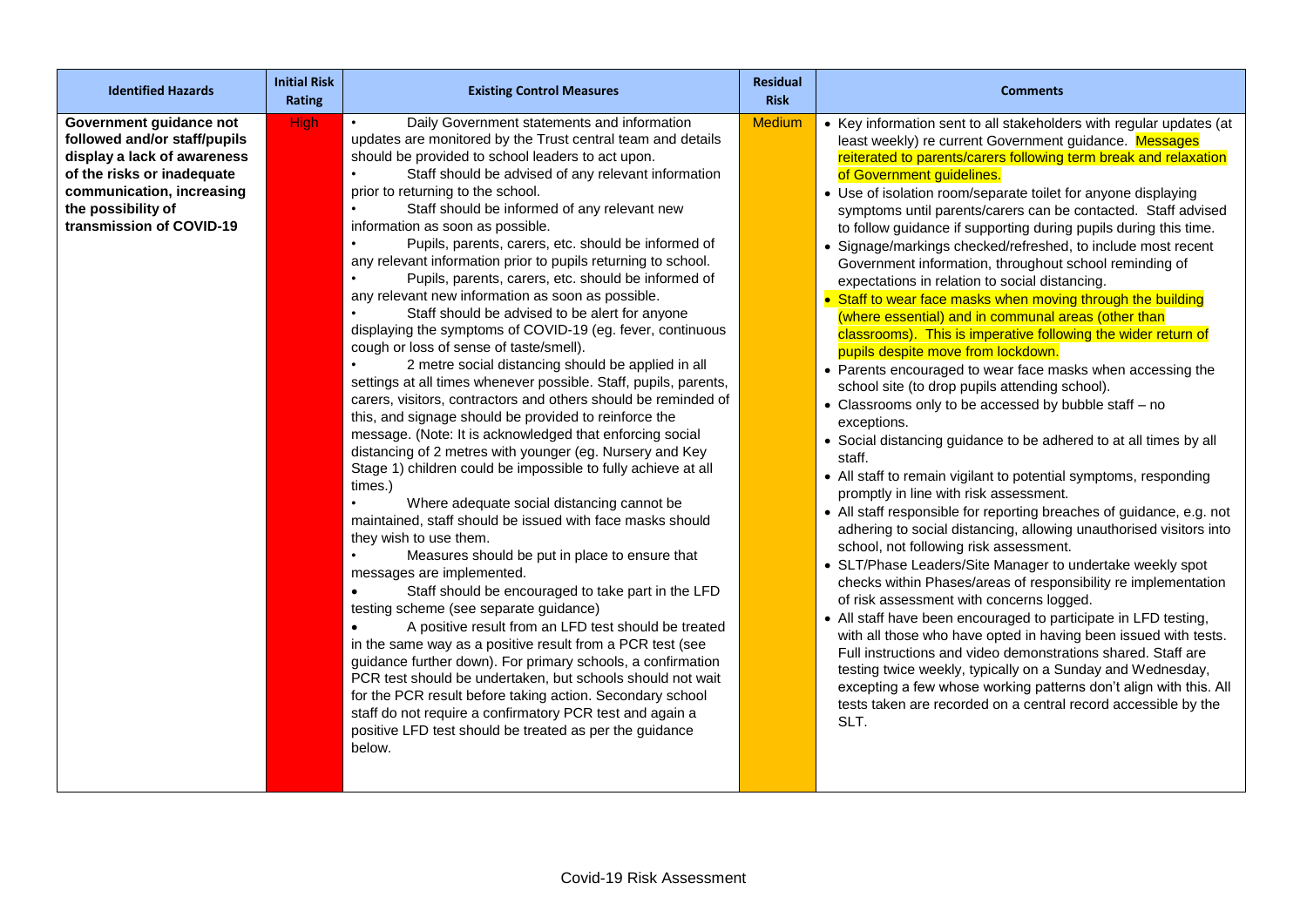| <b>Identified Hazards</b>                                                                                                        | <b>Initial Risk</b><br><b>Rating</b> | <b>Existing Control Measures</b>                                                                                                                                                                                                                                                                                                                                                                                                                                                                                                                                                                                                                                                                                                                                                                                                                                                                                                                                                                                                                                                                                                                                                                                                      | <b>Residual</b><br><b>Risk</b> | <b>Comments</b>                                                                                                                                                                                                                                                                                                                                                                                                                                                                                                                                                                                                                                                                                                                                                                                                                                                                                                                                                                         |
|----------------------------------------------------------------------------------------------------------------------------------|--------------------------------------|---------------------------------------------------------------------------------------------------------------------------------------------------------------------------------------------------------------------------------------------------------------------------------------------------------------------------------------------------------------------------------------------------------------------------------------------------------------------------------------------------------------------------------------------------------------------------------------------------------------------------------------------------------------------------------------------------------------------------------------------------------------------------------------------------------------------------------------------------------------------------------------------------------------------------------------------------------------------------------------------------------------------------------------------------------------------------------------------------------------------------------------------------------------------------------------------------------------------------------------|--------------------------------|-----------------------------------------------------------------------------------------------------------------------------------------------------------------------------------------------------------------------------------------------------------------------------------------------------------------------------------------------------------------------------------------------------------------------------------------------------------------------------------------------------------------------------------------------------------------------------------------------------------------------------------------------------------------------------------------------------------------------------------------------------------------------------------------------------------------------------------------------------------------------------------------------------------------------------------------------------------------------------------------|
| The school and/or<br>machinery and equipment<br>are not safe for use due to<br>lack of maintenance and/or<br>competent operators | <b>High</b>                          | Daily, weekly, termly and scheduled maintenance<br>should be continued in accordance with existing<br>arrangements and schedules.<br>The continuation of maintenance and testing should<br>be ensured for key items and systems including:<br>Maintenance and testing of water systems,<br>including scheduled tests/checks in accordance with the<br>legionella management plan.<br>Gas and heating systems including supplies to<br>kitchens, laboratories and classrooms.<br>Fire safety systems including testing and<br>maintenance of the fire alarm, emergency lighting, fire<br>suppression system, sprinkler installation, fire hydrants and<br>fire extinguishers.<br>Kitchen/catering equipment.<br>Security systems including the intruder alarm,<br>access control system and CCTV.<br>Ventilation systems for general use (eg air<br>conditioning) and for special use (e.g. fume extraction<br>systems).<br>Maintenance and inspection regimes, including<br>statutory testing required under LOLER, PSSR or CoSHH<br>Regulations, should be continued.<br>It should be ensured that trained and competent<br>staff are in place to operate machinery and equipment and to<br>carry out any required in-house testing. | Low                            | • Site Manager checking maintenance up to date and scheduling<br>in any checks due, in line with current policy and reports to HT.<br>• Site Manager scheduling works, in line with current policy.<br>• Parago is kept up to date regarding internal/external checks.<br>• COVID guidance in place shared with visitors/contractors prior<br>to accessing school building so clear re expectations.<br>• All contractors/visitors to site to complete visitor declaration prior<br>to access.<br>• LFD testing encouraged prior to visits where relevant.<br>• All contactors/visitors to site must adhere to current social<br>distancing guidance in place and wear face mask whilst on<br>school site.<br>• Where possible visits to be site to be undertaken outside of the<br>school day.<br>• All staff responsible for reporting breaches of guidance, e.g. not<br>adhering to social distancing, allowing unauthorised visitors into<br>school, not following risk assessment. |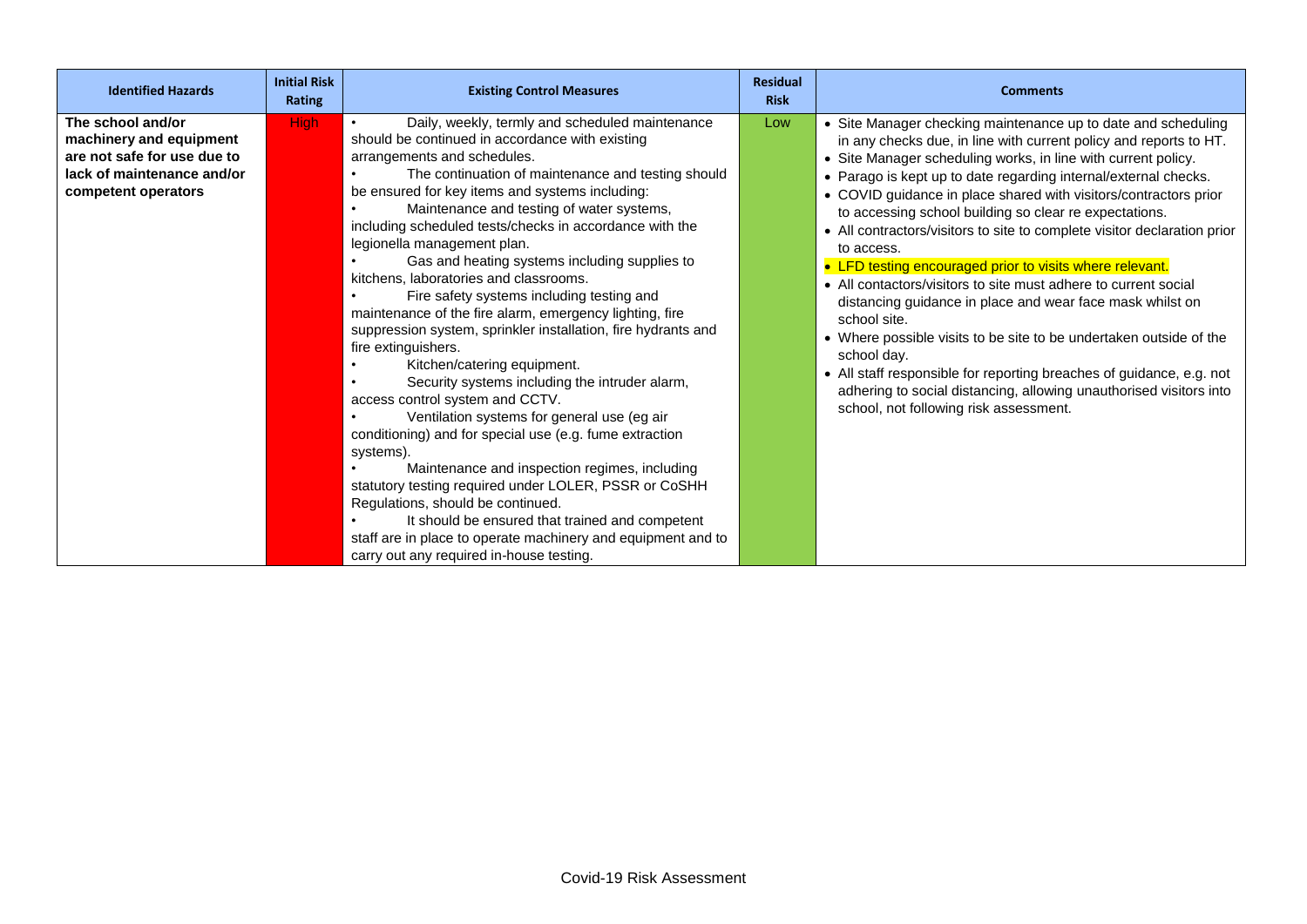| <b>Identified Hazards</b>                                                                            | <b>Initial Risk</b><br><b>Rating</b> | <b>Existing Control Measures</b>                                                                                                                                                                                                                                                                                                                                                                                                                                                                                                                                                                                                                                                                                                                                                                                                   | <b>Residual</b><br><b>Risk</b> | <b>Comments</b>                                                                                                                                                                                                                                                                                                                                                                                                                                                                                                                                                                                                                                                                                                                                                                                                 |
|------------------------------------------------------------------------------------------------------|--------------------------------------|------------------------------------------------------------------------------------------------------------------------------------------------------------------------------------------------------------------------------------------------------------------------------------------------------------------------------------------------------------------------------------------------------------------------------------------------------------------------------------------------------------------------------------------------------------------------------------------------------------------------------------------------------------------------------------------------------------------------------------------------------------------------------------------------------------------------------------|--------------------------------|-----------------------------------------------------------------------------------------------------------------------------------------------------------------------------------------------------------------------------------------------------------------------------------------------------------------------------------------------------------------------------------------------------------------------------------------------------------------------------------------------------------------------------------------------------------------------------------------------------------------------------------------------------------------------------------------------------------------------------------------------------------------------------------------------------------------|
| <b>Transmission of COVID-19</b><br>by ventilation systems                                            | <b>High</b>                          | Ventilation systems should be set to "Full Fresh Air".<br>$\bullet$<br>Windows should be opened and used to create<br>$\bullet$<br>natural ventilation where safe to do so (ie where doing so<br>does not compromise security).<br>$\bullet$<br>Clinically vulnerable and clinically extremely<br>vulnerable pupils should be identified.<br>Clinically extremely vulnerable pupils should not<br>attend school, with suitable home-schooling arrangements<br>put in place as an alternative.<br>Care plans for clinically vulnerable pupils to be<br>created/updated. The pupil should only attend school if they<br>can do so safely and in accordance with their Care Plan.<br>$\bullet$<br>Any additional medical provision or personal<br>protective equipment needed for clinically vulnerable pupils<br>should be provided. | <b>Medium</b>                  | • Windows in all rooms open (in cooler weather windows should<br>be opened just enough to provide constant background<br>ventilation, and opened more fully during breaks to purge the<br>air in the space).<br>Internal doors open to assist with creating a throughput of air.<br>$\bullet$<br>If necessary open external doors may also be used (as long<br>as they are not fire doors and where safe to do so).<br>Risk assessments undertaken/reviewed for clinically<br>vulnerable pupils with care plans in place where relevant<br>should it be deemed safe for pupils to attend school.<br>Site Manager to continue to monitor provisions/purchase<br>additional PPE as required.                                                                                                                      |
| Vulnerable & extremely<br>vulnerable pupils may be<br>exposed to COVID-19 if<br>attending the school | <b>High</b>                          | Clinically vulnerable and clinically extremely<br>$\bullet$<br>vulnerable pupils should be identified.<br>Clinically extremely vulnerable pupils should not<br>attend school, with suitable home-schooling arrangements<br>put in place as an alternative.<br>Care plans for clinically vulnerable pupils to be<br>$\bullet$<br>created/updated. The pupil should only attend school if they<br>can do so safely and in accordance with their Care Plan.<br>Any additional medical provision or personal<br>protective equipment needed for clinically vulnerable pupils<br>should be provided.                                                                                                                                                                                                                                    | <b>Medium</b>                  | Risk assessments undertaken/reviewed for clinically<br>$\bullet$<br>vulnerable pupils with care plans in place where relevant<br>should it be deemed safe for pupils to attend school.<br>Site Manager to continue to monitor provisions /purchase<br>additional PPE as required.                                                                                                                                                                                                                                                                                                                                                                                                                                                                                                                               |
| Vulnerable & extremely<br>vulnerable staff may be<br>exposed to COVID-19 if<br>attending the school  | <b>High</b>                          | Clinically vulnerable and clinically extremely<br>$\bullet$<br>vulnerable members of staff should be identified.<br>Clinically extremely vulnerable members of staff<br>$\bullet$<br>should not attend school.<br>$\bullet$<br>Clinically vulnerable staff should be supported to<br>work from home where possible. Where it is not possible for<br>them to work from home, a risk assessment should be<br>carried out and acted upon before they commence work.<br>$\bullet$<br>Any additional medical provision or personal<br>protective equipment needed for clinically vulnerable<br>members of staff should be provided.                                                                                                                                                                                                     | <b>Medium</b>                  | • Clinically extremely vulnerable currently home working in line<br>with updated guidance.<br>Clinically vulnerable moved to home working where possible.<br>Where home working not possible, risk assessments<br>undertaken/reviewed with action plans in place/updated where<br>relevant for clinically vulnerable and discussed with staff.<br>• All staff ensure they adhere to guidance in place, specifically<br>re social distancing and remaining within own bubble.<br>Staff to wear face masks when moving through the building<br>$\bullet$<br>(where essential) and in communal areas (other than<br>classrooms). This is imperative following the wider return of<br>pupils despite move from lockdown.<br>Site Manager to continue to monitor provisions /purchase<br>additional PPE as required. |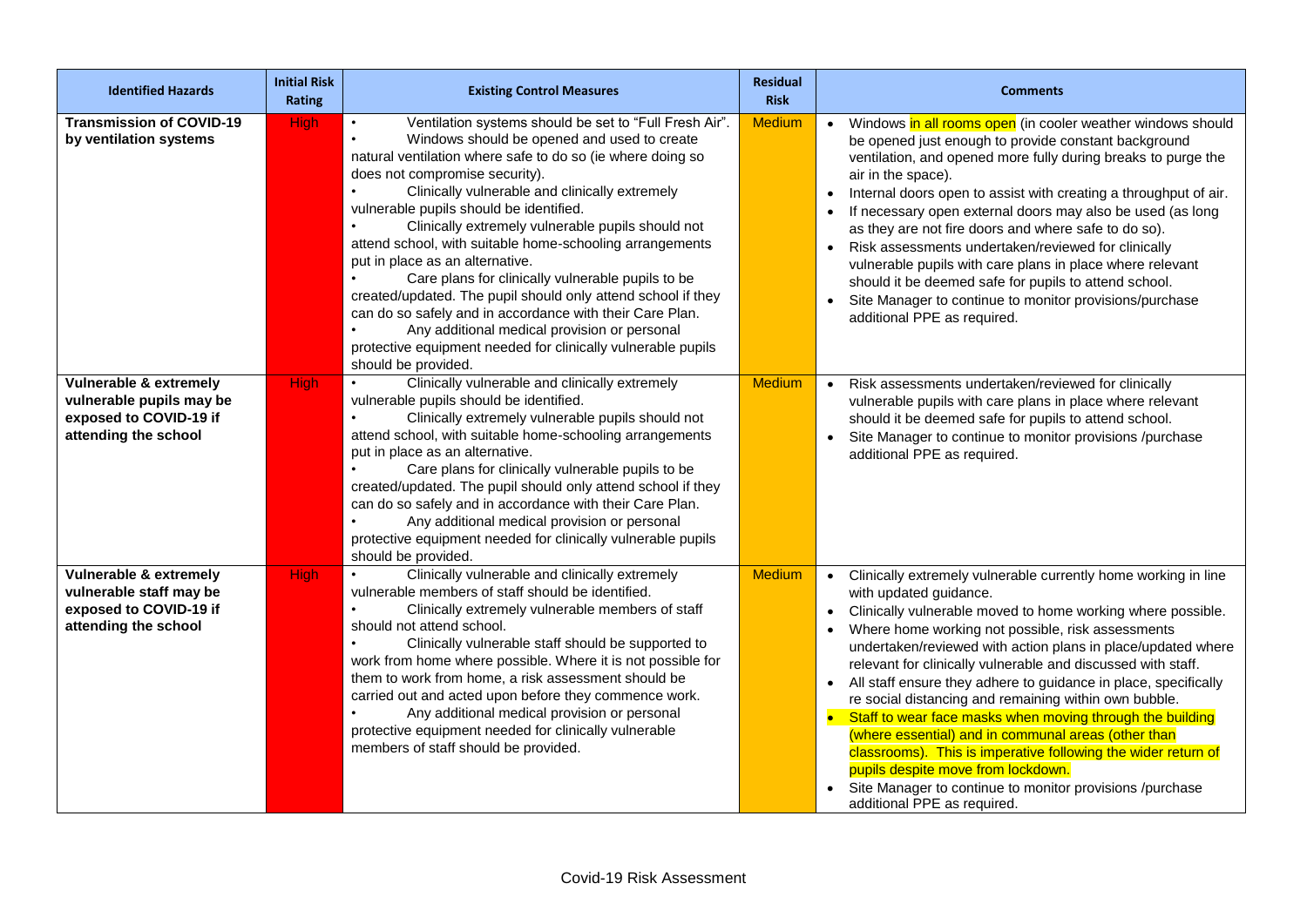| <b>Identified Hazards</b>                                                                                                                                                                        | <b>Initial Risk</b><br>Rating | <b>Existing Control Measures</b>                                                                                                                                                                                                                                                                                                                                                                                                                                                                                                                                                                                                                                                                                                                                                                                                                                                                                                                                                                                                                                                                                                                                                                                                                                                                                                                                                               | <b>Residual</b><br><b>Risk</b> | <b>Comments</b>                                                                                                                                                                                                                                                                                                                                                                                                                                                                                                                                                                                                                                                                                                                                                                                                                                                                                                                                                                                                                                                                                                                                                                                                                                                                                                                                                     |
|--------------------------------------------------------------------------------------------------------------------------------------------------------------------------------------------------|-------------------------------|------------------------------------------------------------------------------------------------------------------------------------------------------------------------------------------------------------------------------------------------------------------------------------------------------------------------------------------------------------------------------------------------------------------------------------------------------------------------------------------------------------------------------------------------------------------------------------------------------------------------------------------------------------------------------------------------------------------------------------------------------------------------------------------------------------------------------------------------------------------------------------------------------------------------------------------------------------------------------------------------------------------------------------------------------------------------------------------------------------------------------------------------------------------------------------------------------------------------------------------------------------------------------------------------------------------------------------------------------------------------------------------------|--------------------------------|---------------------------------------------------------------------------------------------------------------------------------------------------------------------------------------------------------------------------------------------------------------------------------------------------------------------------------------------------------------------------------------------------------------------------------------------------------------------------------------------------------------------------------------------------------------------------------------------------------------------------------------------------------------------------------------------------------------------------------------------------------------------------------------------------------------------------------------------------------------------------------------------------------------------------------------------------------------------------------------------------------------------------------------------------------------------------------------------------------------------------------------------------------------------------------------------------------------------------------------------------------------------------------------------------------------------------------------------------------------------|
| School Workforce - Staff<br>who may be at increased<br>risk from COVID 19<br><b>Infection with COVID-19</b><br>whilst working at/attending<br>the school due to expected<br>procedures not being | <b>High</b><br><b>High</b>    | Where staff raise concerns that they may be more<br>$\bullet$<br>at risk due to their personal characteristics, their concerns<br>should be discussed and the measures that are being put in<br>place to reduce the risk should be explained.<br>A personal risk assessment should be undertaken<br>with these members of staff<br>Where additional measures are requested, these<br>should be accommodated where appropriate/possible.<br>Staff and pupils should be informed of all rules and<br>procedures to follow in order to protect their health and the<br>health of others in accordance with up to date recommended<br>government guidance.                                                                                                                                                                                                                                                                                                                                                                                                                                                                                                                                                                                                                                                                                                                                         | <b>Medium</b><br><b>Medium</b> | Risk assessments have been completed as appropriate for all<br>staff who have identified themselves or a family member at<br>increased risk.<br>Key information sent to all stakeholders with regular updates<br>(at least weekly) re current Government guidance. Messages<br>reiterated to parents/carers following term break and<br>relaxation of Government guidelines.                                                                                                                                                                                                                                                                                                                                                                                                                                                                                                                                                                                                                                                                                                                                                                                                                                                                                                                                                                                        |
| followed                                                                                                                                                                                         |                               | Staff to teach correct hand-washing procedures to<br>pupils and to build hand-washing time into the daily routine<br>(eg.on arrival, before and after breaks and before leaving<br>school).<br>Staff to reinforce the messages to pupils for<br>thorough and regular cleaning of hands, the avoidance of<br>touching the face with hands and the "Catch it, bin it, kill it"<br>procedure. Signage to this effect to be provided.<br>This risk assessment should be provided to staff,<br>who should sign to acknowledge they have read and<br>understood it.<br>This risk assessment should be published on the<br>school website and parents/carers should be advised how<br>they can access it.<br>Alcohol based hand sanitiser gel points should be<br>provided throughout the school including at all points of entry<br>and exit, and at the entry point to all rooms.<br>All persons should be instructed to use alcohol-<br>based hand sanitiser before entering a room. Signage to this<br>effect should be provided.<br>Tissues should be provided for personal use in all<br>rooms.<br>Staff and pupils should be told to report any<br>suspected breaches of the required practices and<br>procedures to a member of the senior leadership team.<br>Appropriate disciplinary action should be taken<br>against persons who do not follow the required practices and<br>procedures. |                                | Signage/markings checked/refreshed, to include most recent<br>Government information, throughout school reminding of<br>expectations in relation to social distancing.<br>Hand washing/sanitising schedule in place across school and<br>shared with staff. Site Team to monitor provisions and<br>reorder as required.<br>Cleaning materials in all rooms, alongside soap, hand<br>sanitiser and tissues, checked regularly by Site Team.<br>Risk assessment shared with staff via email/CPOMs with staff<br>signing to acknowledge reading and with parents via website.<br>Staff to wear face masks when moving through the building<br>(where essential) and in communal areas (other than<br>classrooms). This is imperative following the wider return of<br>pupils despite move from lockdown.<br>All staff to ensure that they are following guidance in place,<br>specifically in relation to social distancing and face masks at<br>all times to ensure the safety of all.<br>SLT/Phase Leaders/Site Manager to undertake weekly spot<br>checks within Phases/areas of responsibility re implementation<br>of risk assessment with concerns logged.<br>All staff responsible for reporting breaches of guidance, e.g.<br>$\bullet$<br>not adhering to social distancing, allowing<br>unauthorised visitors into school, not following risk<br>assessment. |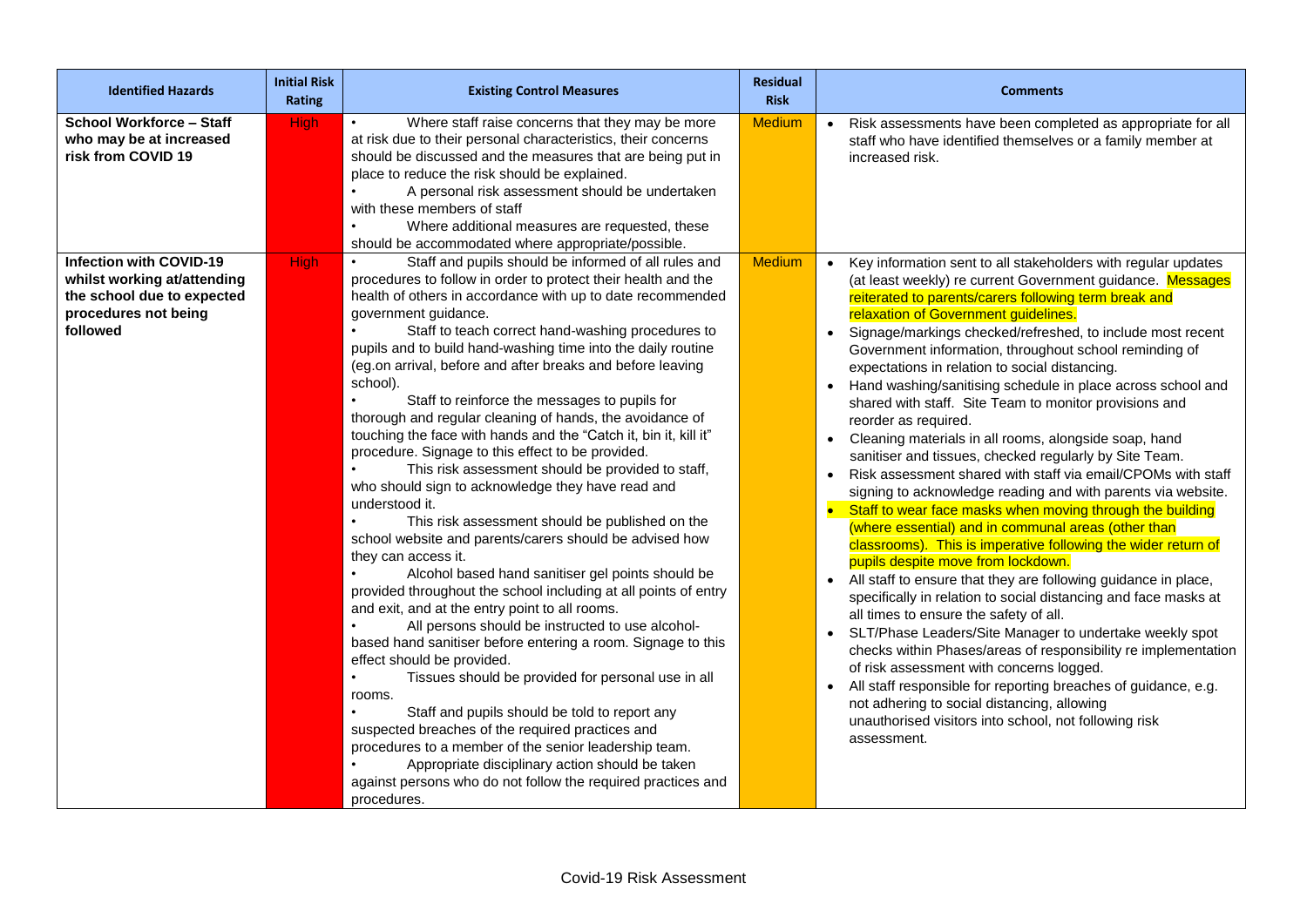| <b>Identified Hazards</b>     | <b>Initial Risk</b><br>Rating | <b>Existing Control Measures</b>                             | <b>Residual</b><br><b>Risk</b> | <b>Comments</b>                                             |
|-------------------------------|-------------------------------|--------------------------------------------------------------|--------------------------------|-------------------------------------------------------------|
| Staff or pupils attending the | High                          | Pupils and members of staff living with clinically           | <b>Medium</b>                  | Relevant staff/pupils moved to home working where possible. |
| school and living with        |                               | vulnerable and clinically extremely vulnerable people should |                                |                                                             |
| clinically vulnerable or      |                               | be identified.                                               |                                |                                                             |
| extremely vulnerable people   |                               | Pupils living with clinically extremely vulnerable           |                                |                                                             |
| could introduce COVID-19 to   |                               | people should not attend school, with suitable home-         |                                |                                                             |
| their family home             |                               | schooling arrangements put in place as an alternative.       |                                |                                                             |
|                               |                               | Members of staff living with clinically extremely            |                                |                                                             |
|                               |                               | vulnerable people should not attend school and should be     |                                |                                                             |
|                               |                               | supported to work from home where possible.                  |                                |                                                             |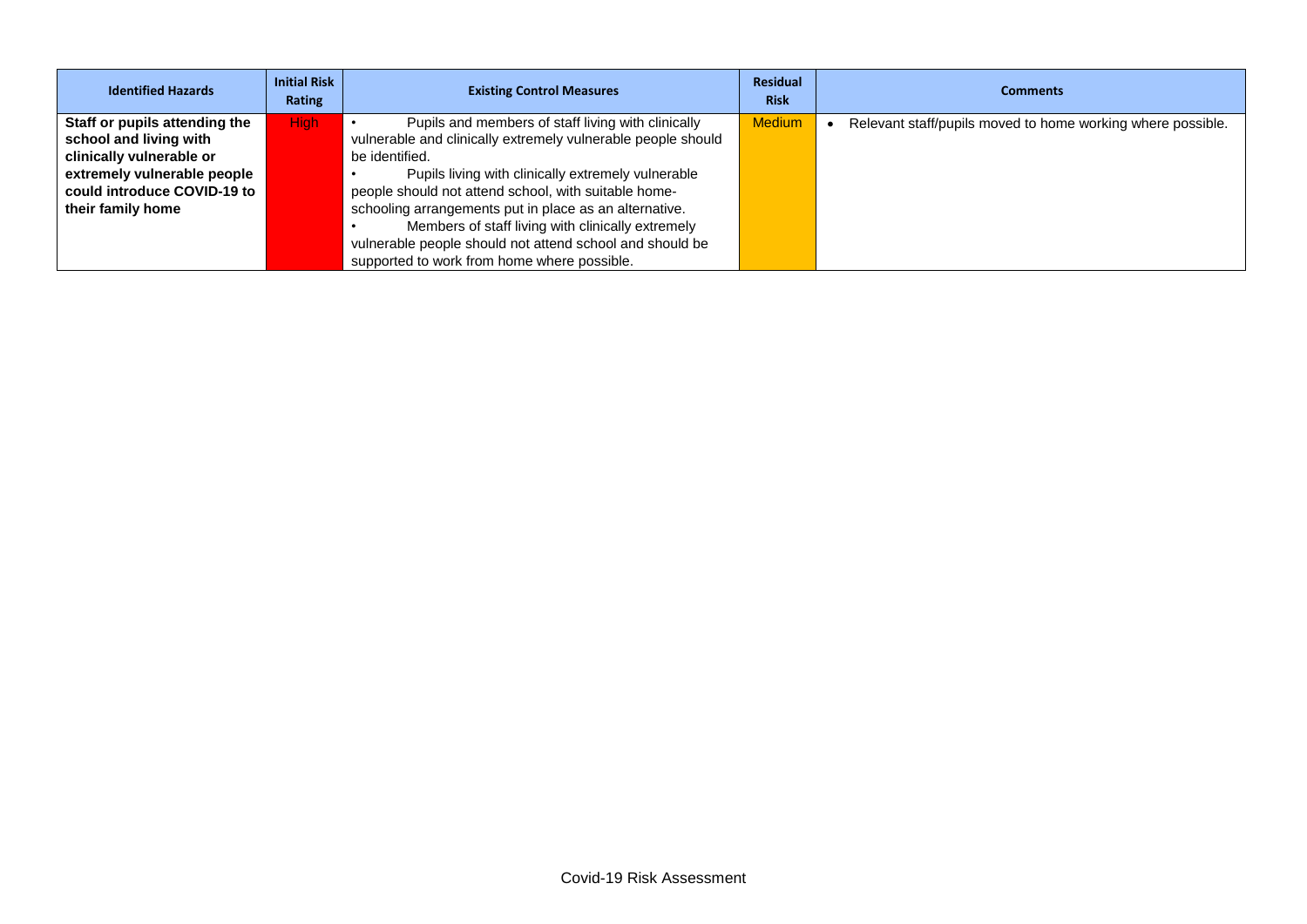| <b>Identified Hazards</b>                                                                                                              | <b>Initial Risk</b><br><b>Rating</b> | <b>Existing Control Measures</b>                                                                                                                                                                                                                                                                                                                                                                                                                                                                                                                                                                                                                                                                                                                                                                                                                                                                                                                                                                                                                                                                                                                                                                                                                                                                                                                                                                                                                                                                                                                                                                                                                                                                                     | <b>Residual</b><br><b>Risk</b> | <b>Comments</b>                                                                                                                                                                                                                                                                                                                                                                                                                                                                                                                                                                                                                                                                                                                                                                                                                                          |
|----------------------------------------------------------------------------------------------------------------------------------------|--------------------------------------|----------------------------------------------------------------------------------------------------------------------------------------------------------------------------------------------------------------------------------------------------------------------------------------------------------------------------------------------------------------------------------------------------------------------------------------------------------------------------------------------------------------------------------------------------------------------------------------------------------------------------------------------------------------------------------------------------------------------------------------------------------------------------------------------------------------------------------------------------------------------------------------------------------------------------------------------------------------------------------------------------------------------------------------------------------------------------------------------------------------------------------------------------------------------------------------------------------------------------------------------------------------------------------------------------------------------------------------------------------------------------------------------------------------------------------------------------------------------------------------------------------------------------------------------------------------------------------------------------------------------------------------------------------------------------------------------------------------------|--------------------------------|----------------------------------------------------------------------------------------------------------------------------------------------------------------------------------------------------------------------------------------------------------------------------------------------------------------------------------------------------------------------------------------------------------------------------------------------------------------------------------------------------------------------------------------------------------------------------------------------------------------------------------------------------------------------------------------------------------------------------------------------------------------------------------------------------------------------------------------------------------|
| Staff or pupils at the school<br>display symptoms of COVID-<br>19 (e.g. continuous cough,<br>fever or loss of sense of<br>taste/smell) | <b>High</b>                          | Staff and pupils should be told not to attend school<br>if they display symptoms of COVID-19. They should be told<br>to stay at home, self-isolate in line with government guidance<br>and arrange to be tested. They should only leave the house<br>to attend the test or for a medical emergency (eg symptoms<br>significantly worsen).<br>Anyone developing symptoms whilst at school<br>should be sent home. Should they need to wait to be<br>collected, they should do so in a designated isolation room<br>separate from other people. They should be told to stay at<br>home, self-isolate in line with government guidance. They<br>should only leave the house to attend the test or for a<br>medical emergency (eg symptoms significantly worsen).<br>The affected person should not return to school until<br>they and their household is symptom free and the<br>recommended isolation period is complete.<br>If the affected person is tested and the result of the<br>test is positive for COVID-19:<br>Anyone with whom they had contact should go<br>home and self-isolate in line with government guidance (eg<br>the remainder of the class, teachers that were sharing<br>facilities such as staff rooms, etc.).<br>Areas where the affected person had spent time<br>and objects that they had touched should be identified and<br>thoroughly cleaned.<br>The school should contact Public Health England<br>and follow any guidance given.<br>Any staff attending to the affected person should<br>wear personal protective equipment including mask, visor,<br>gloves and apron, and should wash their hands thoroughly<br>for 20 seconds after removing the personal protective<br>equipment | <b>Medium</b>                  | Key information sent to all stakeholders with regular updates<br>(at least weekly) re current Government guidance. Messages<br>reiterated to parents/carers following term break and<br>relaxation of Government guidelines.<br>• Staff to be vigilant re symptoms.<br>Use of isolation room/separate toilet for anyone displaying<br>symptoms until parents/carers can be contacted. Staff<br>advised to follow guidance if supporting during pupils during<br>this time.<br>• Additional cleaning of the isolation area when used and any<br>other areas.<br>PHE contacted in relation to confirmed positive case or for<br>advice.<br>• SLT to monitor implementation/compliance throughout school<br>with any concerns logged.<br>• Clear system in place so any relevant staff members can be<br>notified quickly should they need to self-isolate. |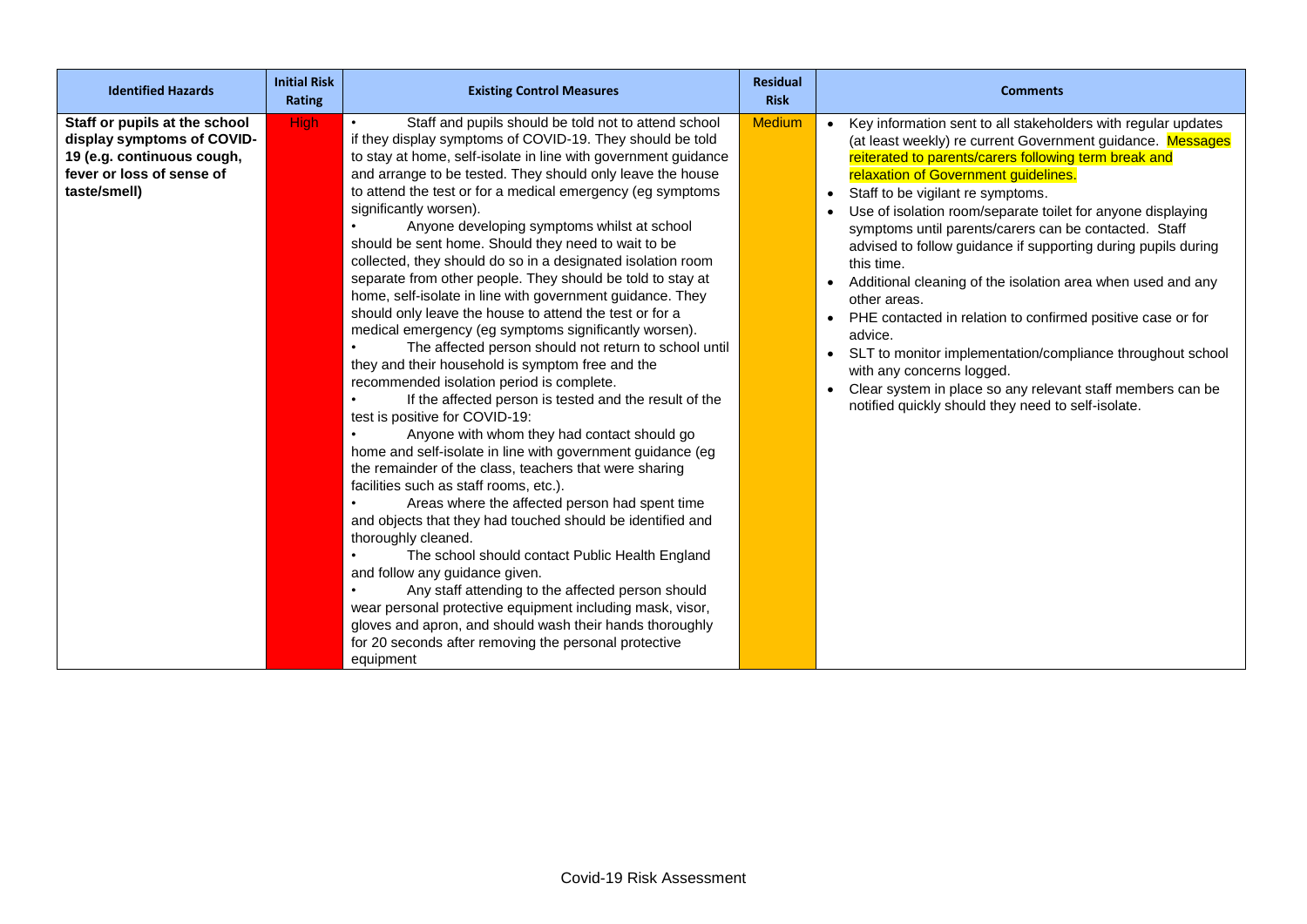| <b>Identified Hazards</b>                                             | <b>Initial Risk</b><br>Rating | <b>Existing Control Measures</b>                                                                                                                                                                                                                                                                                                                                                                                                                                                                                                                                                                                                                                                                                                                                                                                                                                                                                                                                                                                                                                                                                            | <b>Residual</b><br><b>Risk</b> | <b>Comments</b>                                                                                                                                                                                                                                                                                                                                                                                                                                                                                                                                                                                                                                                                                                                                                                                                                                                                                                                                                                                                                                                                                                                                                                                                                                                                                                                                                                                                                  |
|-----------------------------------------------------------------------|-------------------------------|-----------------------------------------------------------------------------------------------------------------------------------------------------------------------------------------------------------------------------------------------------------------------------------------------------------------------------------------------------------------------------------------------------------------------------------------------------------------------------------------------------------------------------------------------------------------------------------------------------------------------------------------------------------------------------------------------------------------------------------------------------------------------------------------------------------------------------------------------------------------------------------------------------------------------------------------------------------------------------------------------------------------------------------------------------------------------------------------------------------------------------|--------------------------------|----------------------------------------------------------------------------------------------------------------------------------------------------------------------------------------------------------------------------------------------------------------------------------------------------------------------------------------------------------------------------------------------------------------------------------------------------------------------------------------------------------------------------------------------------------------------------------------------------------------------------------------------------------------------------------------------------------------------------------------------------------------------------------------------------------------------------------------------------------------------------------------------------------------------------------------------------------------------------------------------------------------------------------------------------------------------------------------------------------------------------------------------------------------------------------------------------------------------------------------------------------------------------------------------------------------------------------------------------------------------------------------------------------------------------------|
| People living with staff or<br>pupils display symptoms of<br>COVID-19 | <b>High</b>                   | Staff and pupils should be told not to attend school<br>if anyone they live with displays symptoms of COVID-19.<br>They should be told to stay at home and self-isolate in line<br>with government guidance and arrange to be tested if they<br>develop symptoms. They should only leave the house to<br>attend the test or for a medical emergency (eg symptoms<br>significantly worsen).<br>The potentially affected person should not return to<br>school until a 10-day self-isolation period has expired with all<br>persons in the household free of symptoms.<br>If the affected pupil/member of staff is tested and<br>the result of the test is positive for COVID-19:<br>Anyone with whom they had contact should go<br>home and self-isolate in line with government guidance(eg<br>the remainder of the class, teachers that were sharing<br>facilities such as staff rooms, etc.).<br>Areas where the affected person had spent time<br>and objects that they had touched should be identified and<br>thoroughly cleaned.<br>The school should contact Public Health England<br>and follow any guidance given. | <b>Medium</b>                  | Key information sent to all stakeholders with regular updates<br>(at least weekly) re current Government guidance. Messages<br>reiterated to parents/carers following term break and<br>relaxation of Government guidelines.<br>Use of isolation room/separate toilet for anyone displaying<br>symptoms or in contact with positive case until parents/carers<br>can be contacted. Staff advised to follow guidance if<br>supporting during pupils during this time.<br>Additional cleaning of the isolation area when used and any<br>other areas.<br>PHE contacted in relation to confirmed positive case or for<br>advice.<br>All staff to ensure that they are following guidance in place,<br>specifically in relation to social distancing and face masks at<br>all times to ensure the safety of all.<br>Staff to wear face masks when moving through the building<br>(where essential) and in communal areas (other than<br>classrooms). This is imperative following the wider return of<br>pupils despite move from lockdown.<br>SLT/Phase Leaders/Site Manager to undertake weekly<br>$\bullet$<br>spot checks within Phases/areas of responsibility re<br>implementation of risk assessment with concerns logged.<br>All staff responsible for reporting breaches of guidance, e.g.<br>$\bullet$<br>not adhering to social distancing, allowing unauthorised<br>visitors into school, not following risk assessment. |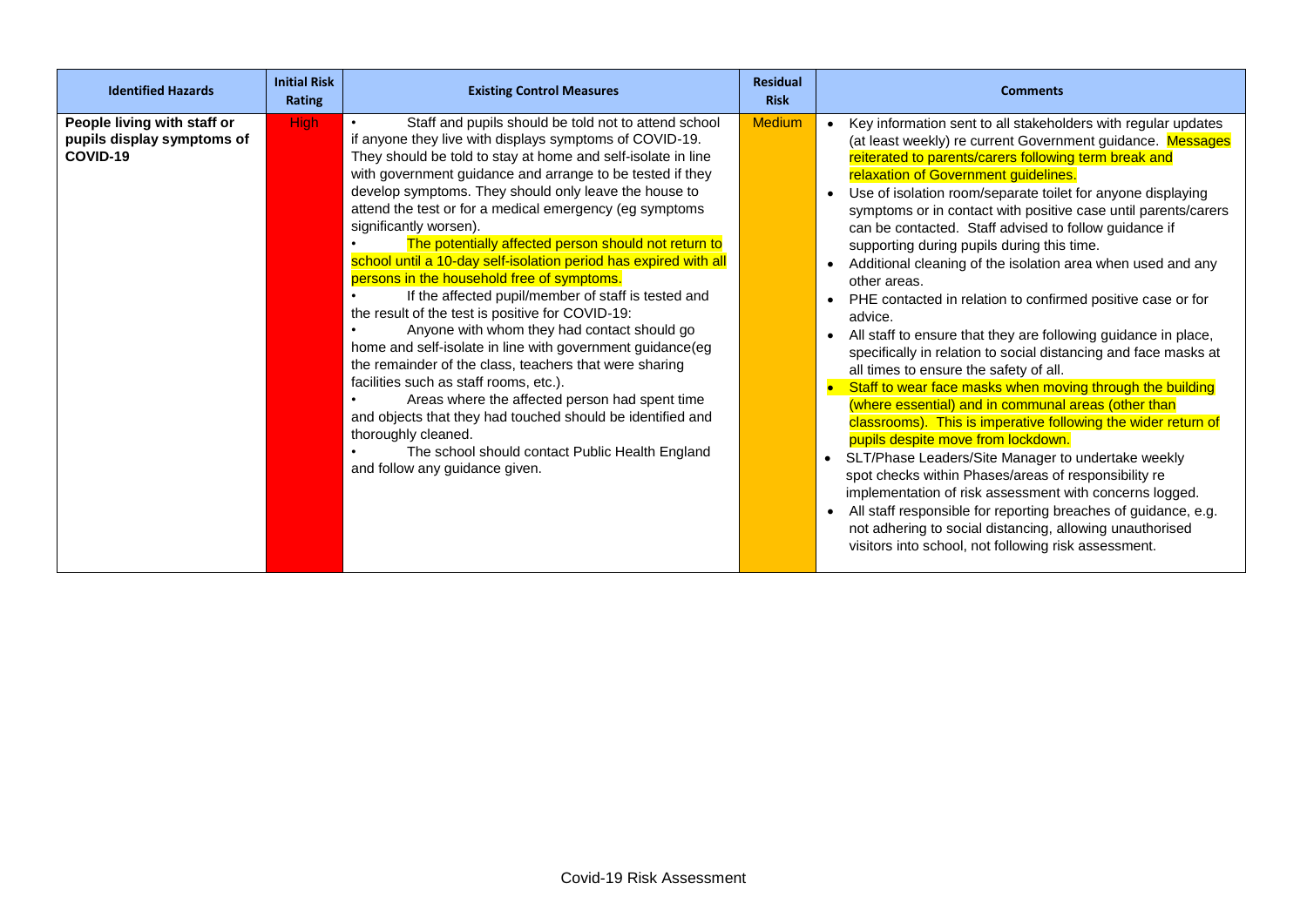| (lessees/tenants, visitors,<br>contractors, bin men, |
|------------------------------------------------------|
|                                                      |
|                                                      |
| deliveries, etc.) could                              |
| introduce COVID-19 into the                          |
| school                                               |

High • All lettings and third party education provision (e.g. sports clubs) should be ceased.

> Persons attending/visiting the premises should be told not to attend if they or anyone they live with have symptoms of COVID-19. Signage to this effect should be displayed at points of entry to the school.

• Visitors, contractors and couriers should be provided with timeslots so that the number of people attending the premises at any one time can be minimised as much as possible.

• Face coverings must be worn by all visitors in all areas.

Large deliveries should be avoided to enable them to be collected by a single person. Where "two-person collection" is necessary, consistent "teams" of two people should be used.

• Alcohol based hand sanitiser gel should be used before entering the school. This should be provided at all points of entry.

• A "drop box" should be provided to enable letters, etc. to be delivered in a contactless way.

Cash payments should not be accepted

• A Perspex screen should be provided as a barrier at the counter between the receptionist and visitors.

• Alcohol based hand sanitiser gel should be used before and after using touch screen visitor management systems or visitor books.

Pens intended for shared use in reception (e.g. with visitor books) should be removed.

Alcohol based hand sanitiser gel should be used after signing delivery receipts, etc.

• Handshakes should be avoided when greeting visitors.

If someone that has visited the school advises that they have tested positive for COVID-19 within 14 days of their visit:

• Anyone with whom they had contact should go home and self-isolate in line with government guidance.

• Areas where the affected person had spent time and objects that they had touched should be identified and thoroughly cleaned.

- Medium  $\bullet$  Clear quidance in place including routines if visitor tests positive following a visit. Updated guidelines shared prior to engagement/visit if no alternative option (last resort).
	- Visitor declaration in place with clear criteria to be met for entry to school.
	- All contactors/visitors to site must adhere to current social distancing guidance in place and wear face mask whilst on school site.
	- Where possible visits to be site to be undertaken outside of the school day.

• LFD testing encouraged prior to visits where relevant.

- Key information/expectations sent to all stakeholders with weekly updates re current Gov. guidance continuing.
- Signage/markings checked/refreshed, to include most recent Government information, throughout school reminding of expectations including Hands – Face – Space with staff/visitors clear about hand sanitising, wearing a face mask and social distancing.
- PHE contacted in relation to confirmed positive case or for advice.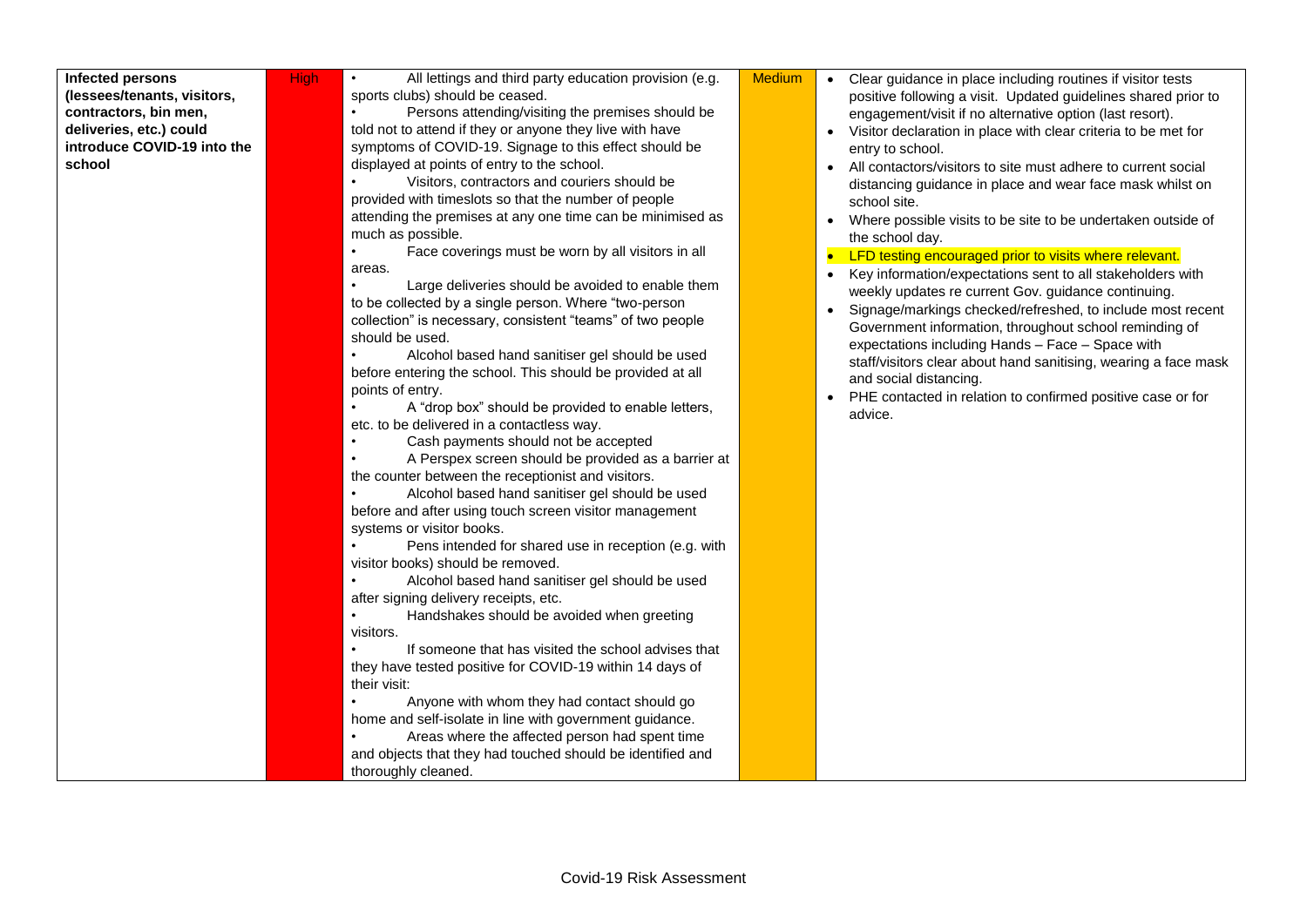| <b>Identified Hazards</b>                                                                                    | <b>Initial Risk</b><br>Rating | <b>Existing Control Measures</b>                                                                                                                                                                                                                                                                                                                                                                                                                                                                                                                                                                                                                                                                                                                                                                                                                                                                                                                         | <b>Residual</b><br><b>Risk</b> | <b>Comments</b>                                                                                                                                                                                                                                                                                                                                                                                                                                                                                                                                                                                                                                                                                                                                                                                                                                                                                                                                            |
|--------------------------------------------------------------------------------------------------------------|-------------------------------|----------------------------------------------------------------------------------------------------------------------------------------------------------------------------------------------------------------------------------------------------------------------------------------------------------------------------------------------------------------------------------------------------------------------------------------------------------------------------------------------------------------------------------------------------------------------------------------------------------------------------------------------------------------------------------------------------------------------------------------------------------------------------------------------------------------------------------------------------------------------------------------------------------------------------------------------------------|--------------------------------|------------------------------------------------------------------------------------------------------------------------------------------------------------------------------------------------------------------------------------------------------------------------------------------------------------------------------------------------------------------------------------------------------------------------------------------------------------------------------------------------------------------------------------------------------------------------------------------------------------------------------------------------------------------------------------------------------------------------------------------------------------------------------------------------------------------------------------------------------------------------------------------------------------------------------------------------------------|
| <b>Infection with COVID-19</b><br>whilst travelling to school<br>on public transport                         | <b>High</b>                   | The school should contact Public Health England<br>and follow any guidance given.<br>Shared school transport (eg buses and shared<br>taxis) should only be used if absolutely necessary to reduce<br>interaction between pupils<br>Pupils should be told to wear face coverings/masks<br>when using shared transport/taxis.<br>Alcohol based hand sanitiser gel should be used<br>before entering the school. This should be provided at all<br>points of entry.                                                                                                                                                                                                                                                                                                                                                                                                                                                                                         | Low                            | Admin staff continuing to monitor arrangements for pupils.<br>$\bullet$<br>For children who arrive via taxi, hand sanitizer located in the<br>Front Entrance to be used before entering the building.<br>Where possible all employees should travel to work alone<br>using their own transport.<br>Employees should avoid public transport. Where public<br>transport is the only option for employees, consider changing<br>and staggering working to reduce congestion on the local<br>network.                                                                                                                                                                                                                                                                                                                                                                                                                                                          |
| <b>Infection with COVID-19</b><br>whilst entering the school<br>grounds/buildings during<br>drop-off/arrival | <b>High</b>                   | Staggered arrival and departure times should be<br>scheduled to reduce the size of any congregating groups.<br>Separate arrival and departure routes should be<br>provided to avoid persons from passing each other whilst<br>approaching/leaving the school.<br>Direct external access to each classroom should be<br>used wherever possible.<br>A queue system with line markings at 2 metre<br>intervals should be considered at pupil collection points.<br>Parents/carers should be asked to wear masks<br>whenever they are on the school site.<br>Parents/carers should be told to maintain 2 metre<br>separation from each other whilst waiting. Signage to this<br>effect should be provided, and staff should be told to monitor<br>for any non-compliance and provide appropriate advice if<br>required.<br>Alcohol based hand sanitiser gel should be used<br>before entering the school. This should be provided at all<br>points of entry. | Low                            | Restricted entry to school site to avoid contact with masks<br>worn on school site and clear system for entry/exit.<br>Signage/markings checked/refreshed, to include most recent<br>Government information, throughout school reminding of<br>expectations in relation to social distancing.<br>SLT on gate duty each day to support and ensure guidance is<br>followed.<br>All teachers to wear face masks/coverings at the start and end<br>of the day when children enter and exit the site.<br>Staff to wear face masks when moving through the building<br>$\bullet$<br>(where essential) and in communal areas (other than<br>classrooms). This is imperative following the wider return of<br>pupils despite move from lockdown.<br>Parents to wear face masks if accessing the school site (to drop<br>pupils attending school).<br>All children to hand sanitise on way into classroom, removing<br>pinch points at toilets at beginning of day. |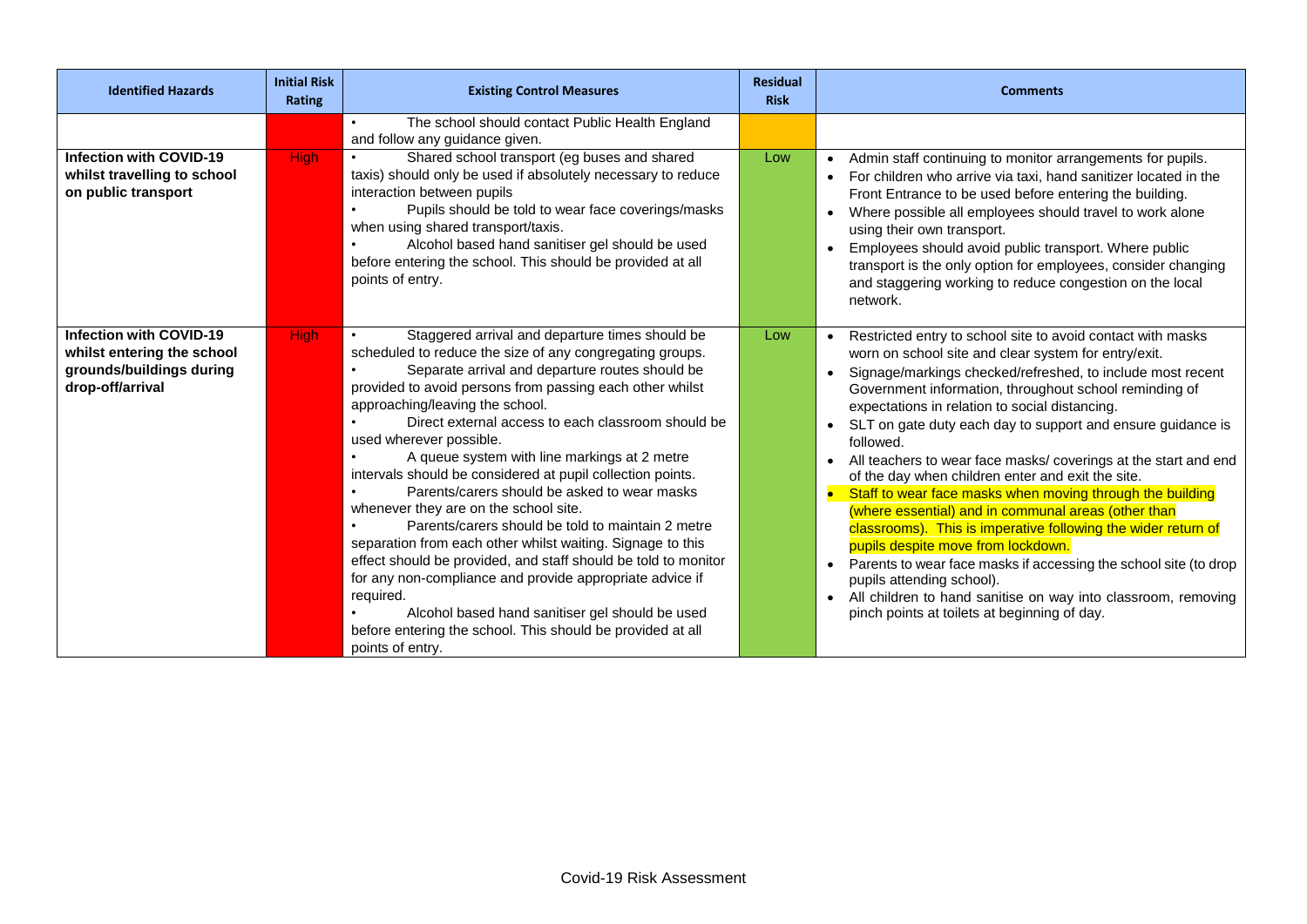| <b>Identified Hazards</b>               | <b>Initial Risk</b><br><b>Rating</b> | <b>Existing Control Measures</b>                                                                                                                                                                                                                                                                                                                                                                                                                                                                                                                                                                                                                                                                                                                                                                                                                                                                                                                                                                                                                                                                                                                                                                                                                                                                                                                                                                                                                                                                                                                                                                                                                                                                                            | <b>Residual</b><br><b>Risk</b> | <b>Comments</b>                                                                                                                                                                                                                                                                                                                                                                                                                                                                                                                                                                                                                                                                                                                                                                                                                                                                                                                                                                                                                                                                                                                                                                                                                                                                                                                                                                                                                                                                                                                                                                                                                                                            |
|-----------------------------------------|--------------------------------------|-----------------------------------------------------------------------------------------------------------------------------------------------------------------------------------------------------------------------------------------------------------------------------------------------------------------------------------------------------------------------------------------------------------------------------------------------------------------------------------------------------------------------------------------------------------------------------------------------------------------------------------------------------------------------------------------------------------------------------------------------------------------------------------------------------------------------------------------------------------------------------------------------------------------------------------------------------------------------------------------------------------------------------------------------------------------------------------------------------------------------------------------------------------------------------------------------------------------------------------------------------------------------------------------------------------------------------------------------------------------------------------------------------------------------------------------------------------------------------------------------------------------------------------------------------------------------------------------------------------------------------------------------------------------------------------------------------------------------------|--------------------------------|----------------------------------------------------------------------------------------------------------------------------------------------------------------------------------------------------------------------------------------------------------------------------------------------------------------------------------------------------------------------------------------------------------------------------------------------------------------------------------------------------------------------------------------------------------------------------------------------------------------------------------------------------------------------------------------------------------------------------------------------------------------------------------------------------------------------------------------------------------------------------------------------------------------------------------------------------------------------------------------------------------------------------------------------------------------------------------------------------------------------------------------------------------------------------------------------------------------------------------------------------------------------------------------------------------------------------------------------------------------------------------------------------------------------------------------------------------------------------------------------------------------------------------------------------------------------------------------------------------------------------------------------------------------------------|
| Spread of COVID-19 within<br>classrooms | <b>High</b>                          | Class sizes should be limited to no more than 15<br>pupils, with no more than one teacher and one teaching<br>assistant if required (plus additional support for EHCPs).<br>Unnecessary items/furniture should be removed to<br>create additional usable space.<br>Teachers' desks to be spaced at least two metres<br>from pupils.<br>Pupils' desks to be spaced as far apart as possible,<br>ideally at least two metres apart. It is acknowledged that this<br>may not be feasible for younger children.<br>If two metre desk-spacing is not possible due to the<br>size of the classroom, the use of additional classrooms<br>should be considered with the class sizes further reduced.<br>Consistent cohorts (also known as "social bubbles")<br>to be maintained by keeping the teachers/pupils the same<br>every day, and by not mixing with other groups.<br>Groups should use the same classroom/area every<br>day.<br>Pupils should be seated at the same desk every day<br>and use the same set of equipment (eg laptops, books, pens,<br>pencils, etc.).<br>Soft furnishings, soft toys and toys that are difficult<br>to clean should be removed.<br>Toys should not be shared, and should be<br>thoroughly cleaned before and after use.<br>The classroom should be thoroughly cleaned before<br>and after use.<br>Additional cleaning should be arranged and carried<br>out at appropriate intervals during the day (eg when the class<br>are using the playground and/or dining room).<br>It should be ensured that CoSHH assessments<br>have been carried out, and that any staff involved in cleaning<br>have been provided with appropriate instruction, training and<br>personal protective equipment. | <b>Medium</b>                  | • Classroom layouts adapted and in place. Additional furniture<br>removed and stored.<br>Bubbles organised and in place with staff fully aware of<br>plans/organisation. Seating plans updated weekly<br>alongside any staffing updates.<br>Adults should avoid close face to face contact with pupils by<br>working at the sides of pupils and minimise time spent within 1<br>metre of anyone.<br>All staff to ensure that they are following guidance in place,<br>$\bullet$<br>specifically in relation to social distancing and face masks at<br>all times to ensure the safety of all.<br>Work should be planned and taught in ways that minimise the<br>need for teachers to have close contact with pupils.<br>Ensure all staff and children are encouraged not to touch their<br>faces and use a tissue or elbow to cough or sneeze and use<br>bins for tissue waste.<br>Each day, once planning, assessment and resourcing is<br>sorted for the following day/week, all staff are encouraged to<br>leave the site as soon as possible to reduce the temptation to<br>gather.<br>• Children and staff do not access any other bubbles at any<br>point in the day other than those identified.<br>Individual drink bottles kept on table not in one storage tray<br>$\bullet$<br>together.<br>Surfaces within the classroom kept as clear as possible and<br>cleaned at the end of each activity (this may vary in quantity<br>each day) by cleaning staff, MDAs and bubbles adults.<br>When marking pupil books teacher to wash/ sanitize before<br>starting, then not touch their face during marking, then wash/<br>sanitize hands again when task is complete. |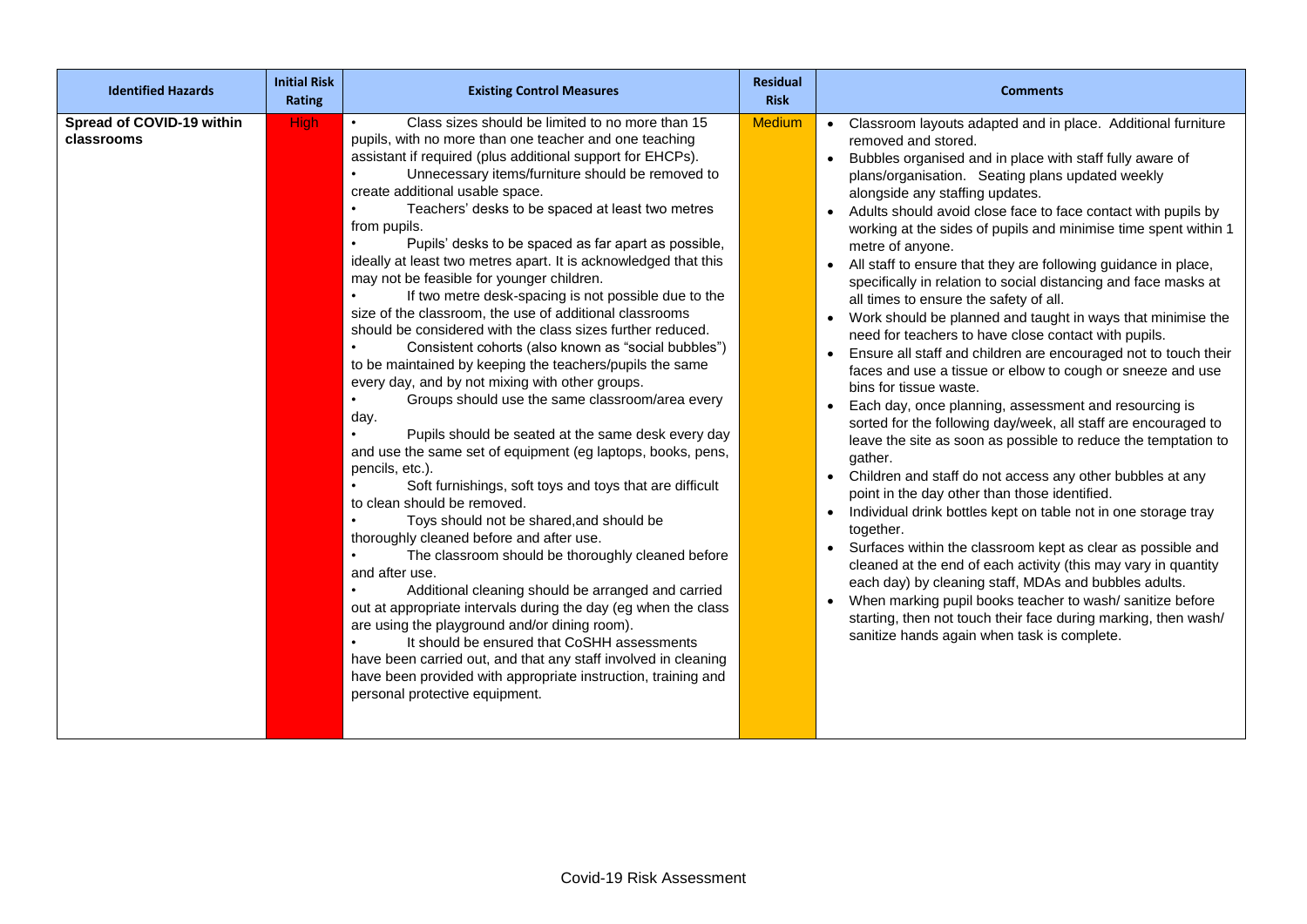| <b>Identified Hazards</b>                             | <b>Initial Risk</b><br>Rating | <b>Existing Control Measures</b>                                                                                                                                                                                                                                                                                                                                                                                                                                                                                                                                                                                                                                                                                                                                                                                      | <b>Residual</b><br><b>Risk</b> | <b>Comments</b>                                                                                                                                                                                                                                                                                                                                                                                                                                                                                                                                                                                                 |
|-------------------------------------------------------|-------------------------------|-----------------------------------------------------------------------------------------------------------------------------------------------------------------------------------------------------------------------------------------------------------------------------------------------------------------------------------------------------------------------------------------------------------------------------------------------------------------------------------------------------------------------------------------------------------------------------------------------------------------------------------------------------------------------------------------------------------------------------------------------------------------------------------------------------------------------|--------------------------------|-----------------------------------------------------------------------------------------------------------------------------------------------------------------------------------------------------------------------------------------------------------------------------------------------------------------------------------------------------------------------------------------------------------------------------------------------------------------------------------------------------------------------------------------------------------------------------------------------------------------|
| Spread of COVID-19 in<br>cloakrooms/coat lobbies etc. | <b>High</b>                   | Only one person should be allowed in the<br>$\bullet$<br>cloakroom at any one time. Supervision should be provided<br>from at least 2 metres distance if required.<br>Pupils should hang their coats on the same peg<br>every day.<br>Pupils should be told to store any bags, etc. under<br>$\bullet$<br>their desk to reduce the need to visit the cloakroom.<br>The cloakroom should be thoroughly cleaned at the<br>end of each day.<br>Additional cleaning should be arranged and carried<br>$\bullet$<br>out at appropriate intervals during the day (eg after break<br>times).<br>It should be ensured that CoSHH assessments<br>$\bullet$<br>have been carried out, and that any staff involved in cleaning<br>have been provided with appropriate instruction, training and<br>personal protective equipment | <b>Medium</b>                  | • Social distancing in place at key points in the day with clear<br>stagger in place for cloakroom use.<br>• Access to lockers staggered by classes so only accessing one<br>class at time. Phase Leads to organise.<br>Signage/markings checked/refreshed, to include most recent<br>Government information, throughout school reminding of<br>expectations in relation to social distancing.<br>Enhanced cleaning schedule in place and shared with site<br>$\bullet$<br>team/cleaning staff.<br>Site Team monitoring cleaning schedule and cleanliness of all<br>areas of school, reviewing where necessary. |
| Spread of COVID-19 in<br>toilets                      | <b>High</b>                   | Only one person should use a toilet facility at a time.<br>Hand sanitiser gel should be used before accessing<br>$\bullet$<br>toilet facilities.<br>Pupils and staff should be told to thoroughly wash<br>$\bullet$<br>hands for at least 20 seconds after using the toilet.<br>Paper hand towels, with bins for disposal of used<br>towels, should be provided to replace hand dryers.                                                                                                                                                                                                                                                                                                                                                                                                                               | <b>Medium</b>                  | Enhanced cleaning schedule in place and shared with site<br>team/cleaning staff.<br>Bubble specific toilets for children to ensure limited<br>$\bullet$<br>contamination (EYFS, Y1, Y2, Y3/4 & Y5/6).<br>Toilets to be allocated to Year Groups/Classes (where<br>$\bullet$<br>feasible).<br>All staff toilets stocked with additional cleaning equipment so<br>that handles, flushers, seat, dispensers etc can be wiped by<br>each member of staff after use.                                                                                                                                                 |
| Spread of COVID-19 in<br>playgrounds                  | <b>High</b>                   | Use of the playground should be staggered so that<br>$\bullet$<br>only one group is present at any one time. Where this is not<br>possible, groups should remain at least 2 metres apart from<br>each other.<br>Support staff (e.g. lunchtime supervisors) should<br>stay within their allocated bubble.<br>$\bullet$<br>Shared outdoor play equipment (eg climbing<br>frames) should not be used.<br>Any items provided for individual use (eg hoops or<br>$\bullet$<br>balls) should be cleaned before and after use.<br>Alcohol based hand sanitiser gel should be used<br>$\bullet$<br>before re-entering the school. This should be provided at all<br>points of entry.                                                                                                                                          | <b>Medium</b>                  | Plan in place for cleaning small equipment.<br>$\bullet$<br>Large equipment not currently in use.<br>$\bullet$<br>Playground marking support bubbles at break/lunch times.<br>All bubbles have their own allocated lunchtime supervisor and<br>space.<br>Clear system in place for pupils to line up socially distanced<br>from other bubbles/class groups.                                                                                                                                                                                                                                                     |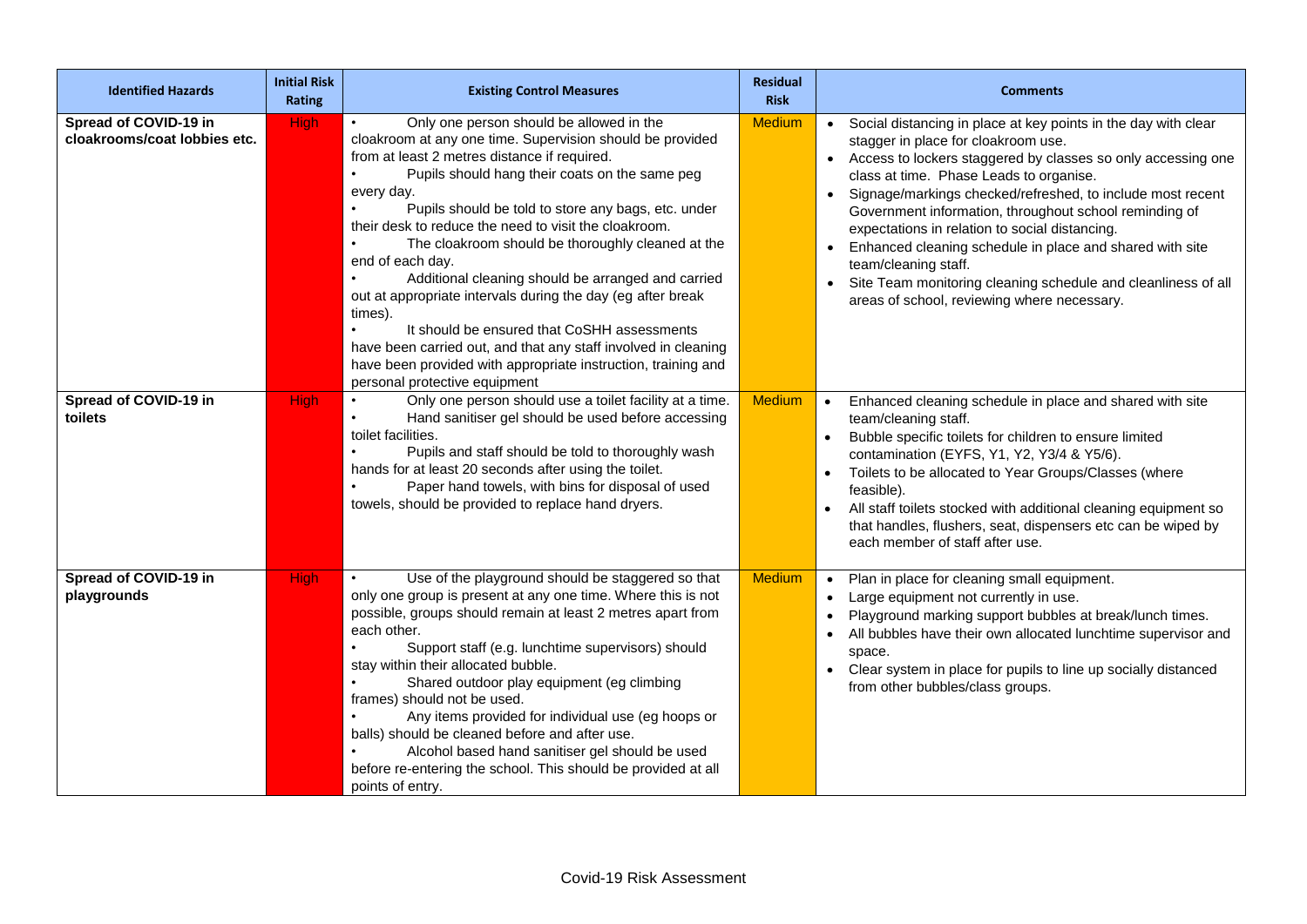| <b>Identified Hazards</b>                   | <b>Initial Risk</b><br>Rating | <b>Existing Control Measures</b>                                                                                                                                                                                                                                                                                                                                                                                                                                                                                                                                                                                                                                                                                                                                                                                                                                                                                                                                                                                                                                                                                                                                                                                                                                                                                                                                                                                                                                                                                                                                                                                                                                                                 | <b>Residual</b><br><b>Risk</b> | <b>Comments</b>                                                                                                                                                                                                                                                                                                                                                                                                                                                                                                                                                                                                                                                                                                                                                                                                                                                                                                                                                                                                                                                                                                                                                                                                                                                                                                                                                              |
|---------------------------------------------|-------------------------------|--------------------------------------------------------------------------------------------------------------------------------------------------------------------------------------------------------------------------------------------------------------------------------------------------------------------------------------------------------------------------------------------------------------------------------------------------------------------------------------------------------------------------------------------------------------------------------------------------------------------------------------------------------------------------------------------------------------------------------------------------------------------------------------------------------------------------------------------------------------------------------------------------------------------------------------------------------------------------------------------------------------------------------------------------------------------------------------------------------------------------------------------------------------------------------------------------------------------------------------------------------------------------------------------------------------------------------------------------------------------------------------------------------------------------------------------------------------------------------------------------------------------------------------------------------------------------------------------------------------------------------------------------------------------------------------------------|--------------------------------|------------------------------------------------------------------------------------------------------------------------------------------------------------------------------------------------------------------------------------------------------------------------------------------------------------------------------------------------------------------------------------------------------------------------------------------------------------------------------------------------------------------------------------------------------------------------------------------------------------------------------------------------------------------------------------------------------------------------------------------------------------------------------------------------------------------------------------------------------------------------------------------------------------------------------------------------------------------------------------------------------------------------------------------------------------------------------------------------------------------------------------------------------------------------------------------------------------------------------------------------------------------------------------------------------------------------------------------------------------------------------|
| Spread of COVID-19 on<br>circulation routes | <b>High</b>                   | Use of the corridors by large groups of people<br>$\bullet$<br>should be avoided where possible (eg by following an<br>external route).<br>Class break/lunch times should be staggered to<br>prevent two groups from needing to use the same corridor at<br>the same time.<br>A one-way system should be adopted, with clear<br>signage provided, to reduce contact in corridors and on<br>stairwells.<br>Mandatory use of face coverings should be<br>considered for staff and visitors in indoor areas outside<br>classrooms where social distancing cannot be easily<br>maintained, such as corridors, staff rooms and communal<br>areas.<br>A small stock of face coverings should be provided<br>in case they are needed.<br>Pupils and staff should be given instructions in the<br>safe application, use, removal and disposal of face<br>coverings.<br>Staff and pupils using corridors should maintain 2<br>metre separation where possible.<br>Staff and pupils using corridors should maintain 2<br>metre separation where possible.<br>Doors should be propped open where it does not<br>impact on fire protection. If fire doors need to be propped<br>open, automatic self-closing devices linked to the fire alarm<br>should be installed.<br>Areas of the school that are not needed to be<br>used/redundant rooms should be cordoned off, though<br>without impeding evacuation routes.<br>Corridors should be thoroughly cleaned at the end<br>of each day with particular focus on high use points such as<br>doors, handrails and elevators.<br>Additional cleaning should be arranged and carried<br>out at appropriate intervals during the day (eg after break<br>times). | Low                            | • Restricted travel around school - pupils not moving around<br>building. Walk on the left-hand side of the corridor and ensure<br>back to back when crossing paths to limit opportunities for<br>potential spread. Access the classroom directly from the<br>playground where possible.<br>Staggered timetables in place to reduce pinch points.<br>Signage used to clearly identify areas not accessible to all.<br>Cleaning schedule in place to include corridors.<br>Site Team monitoring cleaning schedule and cleanliness of all<br>areas of school, reviewing where necessary.<br>• All adults to wear facemasks everywhere within school<br>building (with exception of own classroom) and to maintain 2m<br>distance from other staff as far as possible (turn back and step<br>to side if not possible). This is imperative following the wider<br>return of pupils despite move from lockdown.<br>SLT/Phase Leaders/Site Manager to undertake weekly<br>spot checks within Phases/areas of responsibility re<br>implementation of risk assessment with concerns logged.<br>All staff responsible for reporting breaches of guidance, e.g.<br>not adhering to social distancing, allowing unauthorised<br>visitors into school, not following risk assessment.<br>Site Manager to ensure there is a supply of face coverings in<br>school should these be needed. |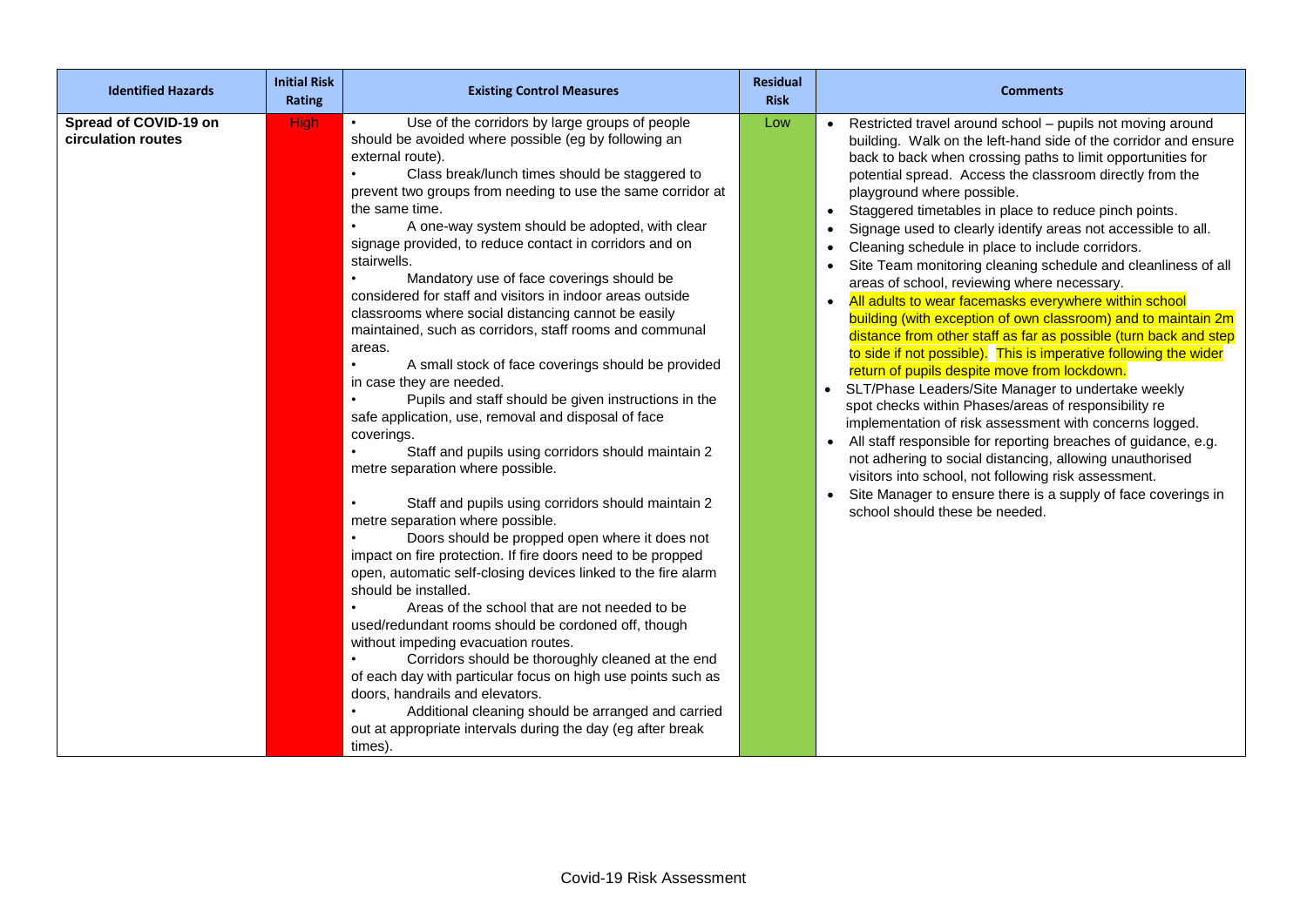| <b>Identified Hazards</b>                                | <b>Initial Risk</b><br><b>Rating</b> | <b>Existing Control Measures</b>                                                                                                                                                                                                                                                                                                                                                                                                                                                                                                                                                                                                                                                                                                                                                                                                                                                                               | <b>Residual</b><br><b>Risk</b> | <b>Comments</b>                                                                                                                                                                                                                                                                                                                                                                                                   |
|----------------------------------------------------------|--------------------------------------|----------------------------------------------------------------------------------------------------------------------------------------------------------------------------------------------------------------------------------------------------------------------------------------------------------------------------------------------------------------------------------------------------------------------------------------------------------------------------------------------------------------------------------------------------------------------------------------------------------------------------------------------------------------------------------------------------------------------------------------------------------------------------------------------------------------------------------------------------------------------------------------------------------------|--------------------------------|-------------------------------------------------------------------------------------------------------------------------------------------------------------------------------------------------------------------------------------------------------------------------------------------------------------------------------------------------------------------------------------------------------------------|
| Spread of COVID-19 in the<br>dining room / assembly hall | <b>High</b>                          | Assemblies should be ceased.<br>$\bullet$<br>Lunch times should be staggered to reduce the<br>$\bullet$<br>number of people using the dining room at any one time.<br>Alcohol based hand sanitiser gel should be used<br>before entering the dining room. This should be provided at<br>all points of entry.<br>Groups should be seated together, at the same set<br>of tables every day, and at least 2 metres apart from any<br>other groups.<br>Tables and chairs should be thoroughly cleaned<br>when set up and when taken down for storage.<br>Existing high standards of kitchen hygiene should<br>be maintained for plates, trays, cutlery, etc.                                                                                                                                                                                                                                                       | Low                            | • All bubbles to continue to eat within classrooms at this point in<br>time with exception of FS2 due to organisation within setting.                                                                                                                                                                                                                                                                             |
| Spread of COVID-19 in the<br>school kitchen              | <b>High</b>                          | Alcohol based hand sanitiser gel should be used by<br>$\bullet$<br>staff before entering the kitchen.<br>All required personal protective equipment that is<br>required in accordance with food hygiene precautions should<br>continue to be used.<br>Additional personal protective equipment should be<br>provided to ensure that all kitchen staff area wearing masks,<br>gloves and aprons/protective uniforms at all times.<br>Personal protective equipment to be disposed of in<br>a bin when use has been finished, with the bin liner to be<br>sealed and removed to the external waste at the end of the<br>working day.<br>Staff to wash hands thoroughly for at least 20<br>seconds after removing uniforms and personal protective<br>equipment.<br>Any reusable uniforms, etc. to be washed at a<br>minimum of 60 degrees Celsius at the end of the working<br>day, and before being used again. | <b>Medium</b>                  | Clear plan in place to ensure all guidelines followed and<br>shared with relevant staff - updated regularly to reflect current<br>quidance.<br>All staff to ensure that they are following guidance in place,<br>specifically in relation to social distancing and face masks at<br>all times to ensure the safety of all.<br>SBM, as line manager, to ensure kitchen staff aware of and<br>adhering to guidance. |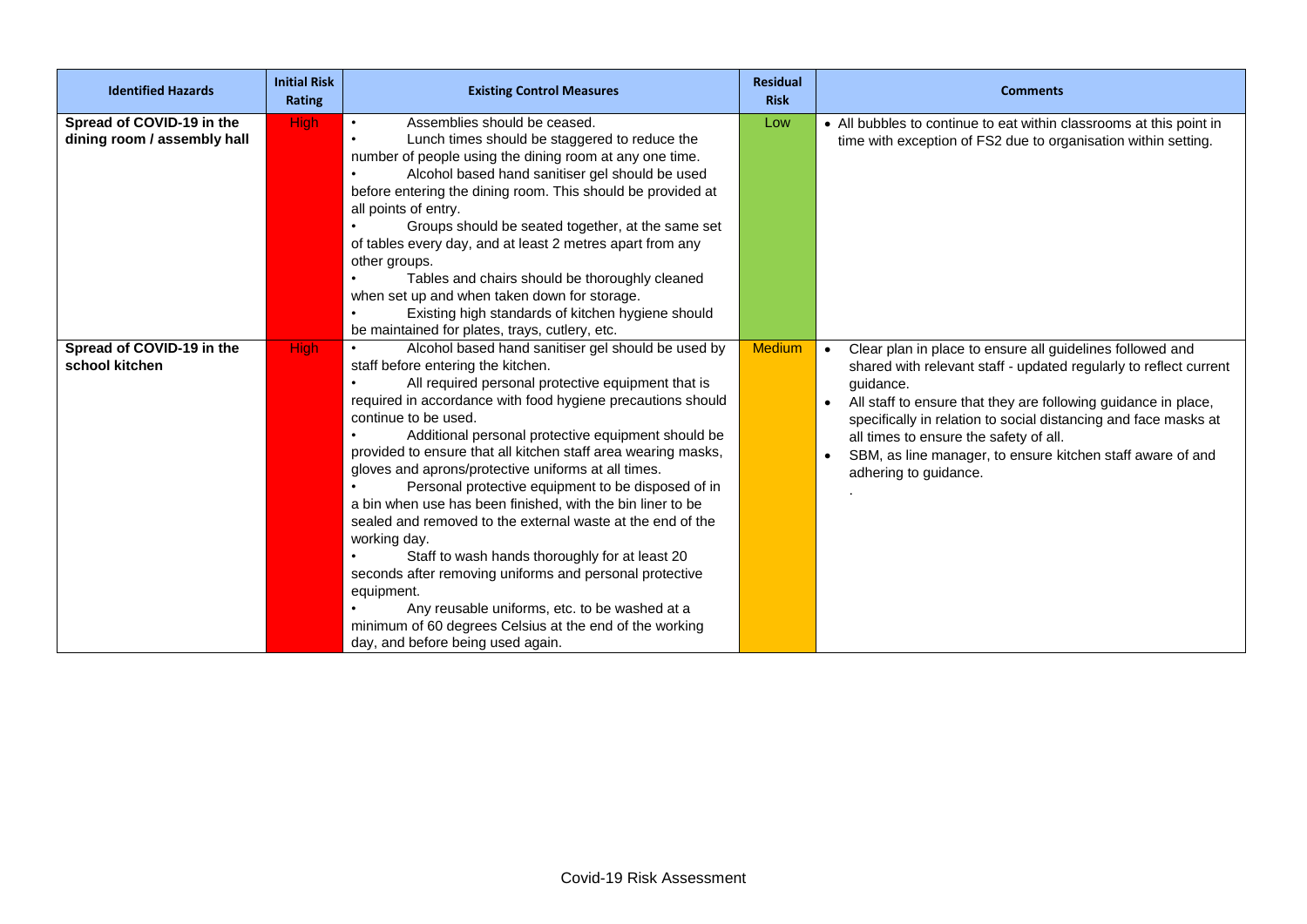| <b>Identified Hazards</b>               | <b>Initial Risk</b><br><b>Rating</b> | <b>Existing Control Measures</b>                                                                                                                                                                                                                                                                                                                                                                                                                                                                                                                                                                                                                                                                                                                                                                                                                                        | <b>Residual</b><br><b>Risk</b> | <b>Comments</b>                                                                                                                                                                                                                                                                                                                                                                                                                                                                                                                                                                                                                                                                                                                                                                                                                                                                                                                                                                                    |
|-----------------------------------------|--------------------------------------|-------------------------------------------------------------------------------------------------------------------------------------------------------------------------------------------------------------------------------------------------------------------------------------------------------------------------------------------------------------------------------------------------------------------------------------------------------------------------------------------------------------------------------------------------------------------------------------------------------------------------------------------------------------------------------------------------------------------------------------------------------------------------------------------------------------------------------------------------------------------------|--------------------------------|----------------------------------------------------------------------------------------------------------------------------------------------------------------------------------------------------------------------------------------------------------------------------------------------------------------------------------------------------------------------------------------------------------------------------------------------------------------------------------------------------------------------------------------------------------------------------------------------------------------------------------------------------------------------------------------------------------------------------------------------------------------------------------------------------------------------------------------------------------------------------------------------------------------------------------------------------------------------------------------------------|
| Spread of COVID-19 in the<br>staff room | <b>High</b>                          | Class break and lunch times should be staggered to<br>$\bullet$<br>reduce the numbers of staff using the staff room at any one<br>time.<br>$\bullet$<br>Staff should be told only to visit the staff room on<br>limited occasions, and to take their breaks in their<br>classrooms where possible.<br>Seating should be spaced 2 metres apart and not<br>directly facing other seating.<br>Shared use of cups, mugs, plates, etc. should be<br>$\bullet$<br>ceased.<br>Alcohol based hand sanitiser gel should be used by<br>staff before entering the kitchen and upon leaving the staff<br>room to return to their class.<br>The staff room should be thoroughly cleaned at the<br>end of the working day.<br>Additional cleaning should be arranged and carried<br>$\bullet$<br>out at appropriate intervals during the day (eg when all<br>classes are in session). | Low                            | • Additional staff rooms in place for each Phase reducing the<br>number of staff using each room.<br>Staff room limited to allocated staff only, all spaced at at least<br>$\bullet$<br>2m.<br>All staff to ensure that they are following guidance in place,<br>specifically in relation to social distancing and face masks at<br>all times to ensure the safety of all.<br>Allocated seating within staff rooms.<br>$\bullet$<br>Staff to bring own mug/cutlery etc to reduce sharing<br>resources.<br>Cleaning kit available next to all appliances to be used by staff<br>$\bullet$<br>after they have used that piece of equipment.<br>Wash/ sanitise hands before entering staff room.<br>$\bullet$<br>Clean tea/ coffee/ sugar jars, water dispenser and fridge door<br>handle after use.<br>• SLT/Phase Leaders/Site Manager to undertake weekly<br>spot checks within Phases/areas of responsibility re<br>implementation of risk assessment with concerns logged.                       |
| Spread of COVID-19 in<br>offices        | <b>High</b>                          | All staff that are able to do so, should be allowed<br>and facilitated to work from home.<br>Where staff cannot work from home, workstations<br>should be separated by at least two metres. Where this is not<br>possible, they should be either separate by Perspex screens<br>or by changing the orientation to enable "back to back" or<br>"side to side" working.<br>Alcohol based hand sanitiser gel should be used by<br>staff before entering the office and upon leaving to attend<br>another area.<br>The office should be thoroughly cleaned at the end<br>of the working day.                                                                                                                                                                                                                                                                                | <b>Medium</b>                  | Ensure protective screening for staff in reception stays closed.<br>Glass screen to remain closed at all times except when items<br>need 'exchanging' between parents/staff and school.<br>Access to Main Office limited to essential staff only to limit<br>opportunities for contamination. No more than 3 people in the<br>office at any one time. Classroom based staff to use<br>email/walkie talkies to communicate with the office.<br>All staff to ensure that they are following guidance in place,<br>specifically in relation to social distancing and face masks at<br>all times to ensure the safety of all.<br>Attendance/Admissions Officer to undertake role from own<br>office as far as possible during current lockdown.<br>Email/internal line or walkie talkies to be used for<br>communication.<br>Cleaning materials in all rooms, alongside soap, hand sanitiser<br>$\bullet$<br>and tissues, checked regularly by Site Team.<br>Additional cleaning of room.<br>$\bullet$ |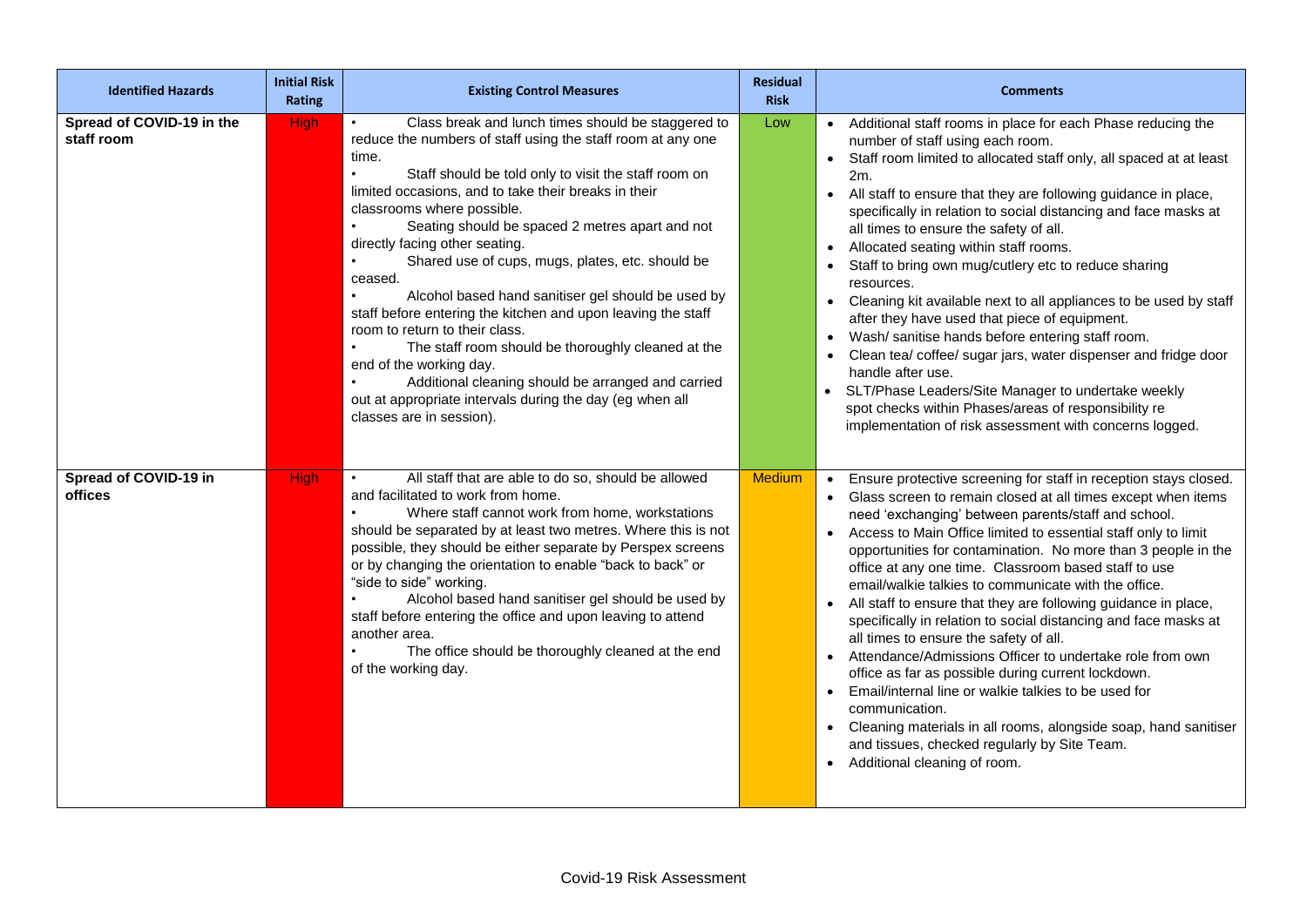| <b>Identified Hazards</b>                                                                                     | <b>Initial Risk</b><br>Rating | <b>Existing Control Measures</b>                                                                                                                                                                                                                                                                                                                                                                                                                                                                                                                                                                                                                                                                                                                                                                                                                                                                                                                                        | <b>Residual</b><br><b>Risk</b> | <b>Comments</b>                                                                                                                                                                                                                                                                                                                                                                                                                                                 |
|---------------------------------------------------------------------------------------------------------------|-------------------------------|-------------------------------------------------------------------------------------------------------------------------------------------------------------------------------------------------------------------------------------------------------------------------------------------------------------------------------------------------------------------------------------------------------------------------------------------------------------------------------------------------------------------------------------------------------------------------------------------------------------------------------------------------------------------------------------------------------------------------------------------------------------------------------------------------------------------------------------------------------------------------------------------------------------------------------------------------------------------------|--------------------------------|-----------------------------------------------------------------------------------------------------------------------------------------------------------------------------------------------------------------------------------------------------------------------------------------------------------------------------------------------------------------------------------------------------------------------------------------------------------------|
| Spread of COVID-19 whilst<br>carrying out meetings with<br>parents, carers, etc. at the<br>school             | <b>High</b>                   | Face to face meetings should be avoided wherever<br>$\bullet$<br>possible, with discussions instead taking place using the<br>telephone or video conferencing.<br>Persons attending/visiting the premises should be<br>told not to attend if they or anyone they live with have<br>symptoms of COVID-19.<br>Face coverings must be worn by all visitors to the<br>school premises.<br>Alcohol based hand sanitiser gel should be used<br>before entering the school. This should be provided at all<br>points of entry.<br>Handshakes should be avoided when greeting<br>visitors.<br>Meeting attendees should remain at least 2 metres<br>apart from each other.<br>Shared use of items (e.g. paperwork) should be<br>avoided where possible.<br>Alcohol based hand sanitiser gel should be provided<br>for use before/after items are passed between persons.<br>The room should be thoroughly cleaned when the<br>meeting has concluded and before being used again. | Low                            | • All meetings with parents/carers to be held via Teams, Zoom<br>or telephone at current time.<br>All staff meetings/training will also be held via Teams.<br>$\bullet$<br>Face to face meetings only held with staff if 2m distancing can<br>be adhered to, however face coverings should be worn.<br>Additional cleaning of spaces should additional meetings be<br>$\bullet$<br>held.<br>LFD testing encouraged prior to visits where relevant.<br>$\bullet$ |
| Spread of COVID-19 whilst<br>carrying out meetings with<br>parents, carers, etc. at their<br>home environment | <b>High</b>                   | Face to face meetings should be avoided wherever<br>possible, with discussions instead taking place using the<br>telephone or video conferencing.<br>The meeting should be avoided if anyone who will<br>be attending the meeting or anyone they live with have<br>symptoms of COVID-19.<br>Face coverings must be worn by all attending<br>meetings.<br>Use of shared vehicles/pool cars should be avoided.<br>The meeting should be conducted in the open and<br>not inside a house. If a rear garden is used, this should be<br>accessed via a gate and not through the house.<br>Handshakes should be avoided when greeting.<br>Meeting attendees should remain at least 2 metres<br>apart from each other.<br>Shared use of items (e.g. paperwork) should be<br>avoided where possible.<br>Alcohol based hand sanitiser gel should be provided<br>for use before/after items are passed between persons.                                                           | Low                            | All meetings with parents/carers to be held via Teams, Zoom<br>or telephone at current time.<br>In exceptional circumstances if a face to face meeting is<br>needed staff will ensure they remain at least 2m from each<br>other and masks will be worn. Meetings to be held outdoors<br>where possible.<br>LFD testing encouraged prior to visits where relevant.                                                                                              |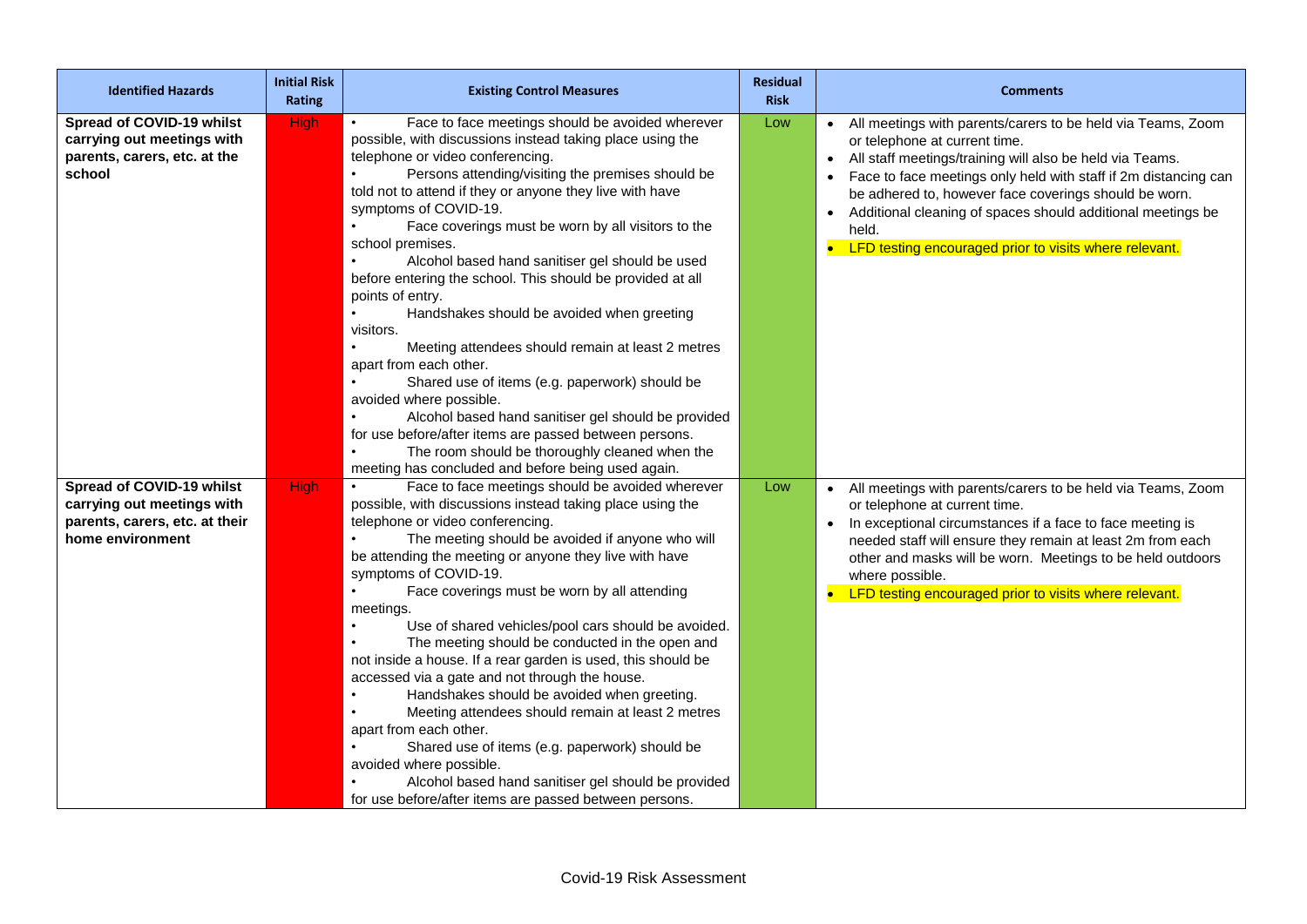| <b>Identified Hazards</b>                                                                                          | <b>Initial Risk</b><br>Rating | <b>Existing Control Measures</b>                                                                                                                                                                                                                                                                                                                                                                                                                                                                                                                                                                                                                  | <b>Residual</b><br><b>Risk</b> | <b>Comments</b>                                                                                                                                                                                                                                                                                                                                                                                                                                                                                                                                                                                                                                                                                                                                                                                                                     |
|--------------------------------------------------------------------------------------------------------------------|-------------------------------|---------------------------------------------------------------------------------------------------------------------------------------------------------------------------------------------------------------------------------------------------------------------------------------------------------------------------------------------------------------------------------------------------------------------------------------------------------------------------------------------------------------------------------------------------------------------------------------------------------------------------------------------------|--------------------------------|-------------------------------------------------------------------------------------------------------------------------------------------------------------------------------------------------------------------------------------------------------------------------------------------------------------------------------------------------------------------------------------------------------------------------------------------------------------------------------------------------------------------------------------------------------------------------------------------------------------------------------------------------------------------------------------------------------------------------------------------------------------------------------------------------------------------------------------|
| Spread of COVID-19 as a<br>result of persons moving<br>between different areas of<br>the school                    | <b>High</b>                   | Alcohol based hand sanitiser gel points should be<br>provided throughout the school including at all points of entry<br>and exit, and at the entry point to all rooms.<br>All persons should be instructed to use alcohol-<br>based hand sanitiser before entering a room. Signage to this<br>effect should be provided.                                                                                                                                                                                                                                                                                                                          | Low                            | All adults to wear facemasks everywhere within school<br>building (with exception of own classroom).<br>• All staff to ensure that they are following guidance in place,<br>specifically in relation to social distancing and face masks at<br>all times to ensure the safety of all.<br>Staff allocated to one bubble (may need to be reviewed in<br>case of absence). Staff to not enter any other bubble other<br>than the one to which they belong.<br>SLT/Phase Leaders/Site Manager to undertake weekly<br>$\bullet$<br>spot checks within Phases/areas of responsibility re<br>implementation of risk assessment with concerns logged.<br>All staff responsible for reporting breaches of guidance, e.g.<br>not adhering to social distancing, allowing unauthorised<br>visitors into school, not following risk assessment. |
| <b>Infection with COVID-19</b><br>while dealing with a first aid<br>incident or the<br>administration of medicines | <b>High</b>                   | First aiders should be provided with adequate<br>personal protective equipment including disposable face<br>masks, visors, gloves and aprons. They should be told to<br>wear these at all times when treating an injured person, and<br>to dispose of them in a bin when finished then wash their<br>hands thoroughly for at least 20 seconds.<br>Alcohol based hand sanitiser gel should be used<br>before and after completing the accident book. Use of shared<br>pens should be avoided.                                                                                                                                                      | <b>Medium</b>                  | • PPE to be worn when undertaking first aid that may involve<br>close contact.                                                                                                                                                                                                                                                                                                                                                                                                                                                                                                                                                                                                                                                                                                                                                      |
| Inadequate measures in<br>place to deal with a fire or<br>emergency                                                | <b>High</b>                   | The Fire Risk Assessment should be reviewed<br>ensuring that all required measures for fire prevention,<br>detection and response are not adversely affected.<br>Fire and emergency evacuation procedures should<br>be reviewed and communicated. These should be practised<br>at the earliest opportunity.<br>Personal Emergency Evacuation Plans should be<br>updated and implemented.<br>Lockdown procedures should be reviewed and any<br>required changes should be implemented and communicated<br>to staff/pupils as required.<br>A designated isolation room should be created to be<br>used should persons display symptoms of COVID-19. | <b>Medium</b>                  | Fire risk assessment and procedures reviewed and revised by<br>$\bullet$<br>SBM/Site Manager, due to reduced numbers of pupils/staff,<br>possible absence of fire marshals and social distancing rules<br>during evacuation and at muster points.<br>Fire drill held asap so staff and pupils aware of new<br>$\bullet$<br>evacuation procedures.<br>Lockdown procedures reviewed with any changes<br>$\bullet$<br>communicated.<br>Use of isolation room/separate toilet for anyone displaying<br>symptoms until parents/carers can be contacted. Staff<br>advised to follow guidance if supporting during pupils during<br>this time.                                                                                                                                                                                             |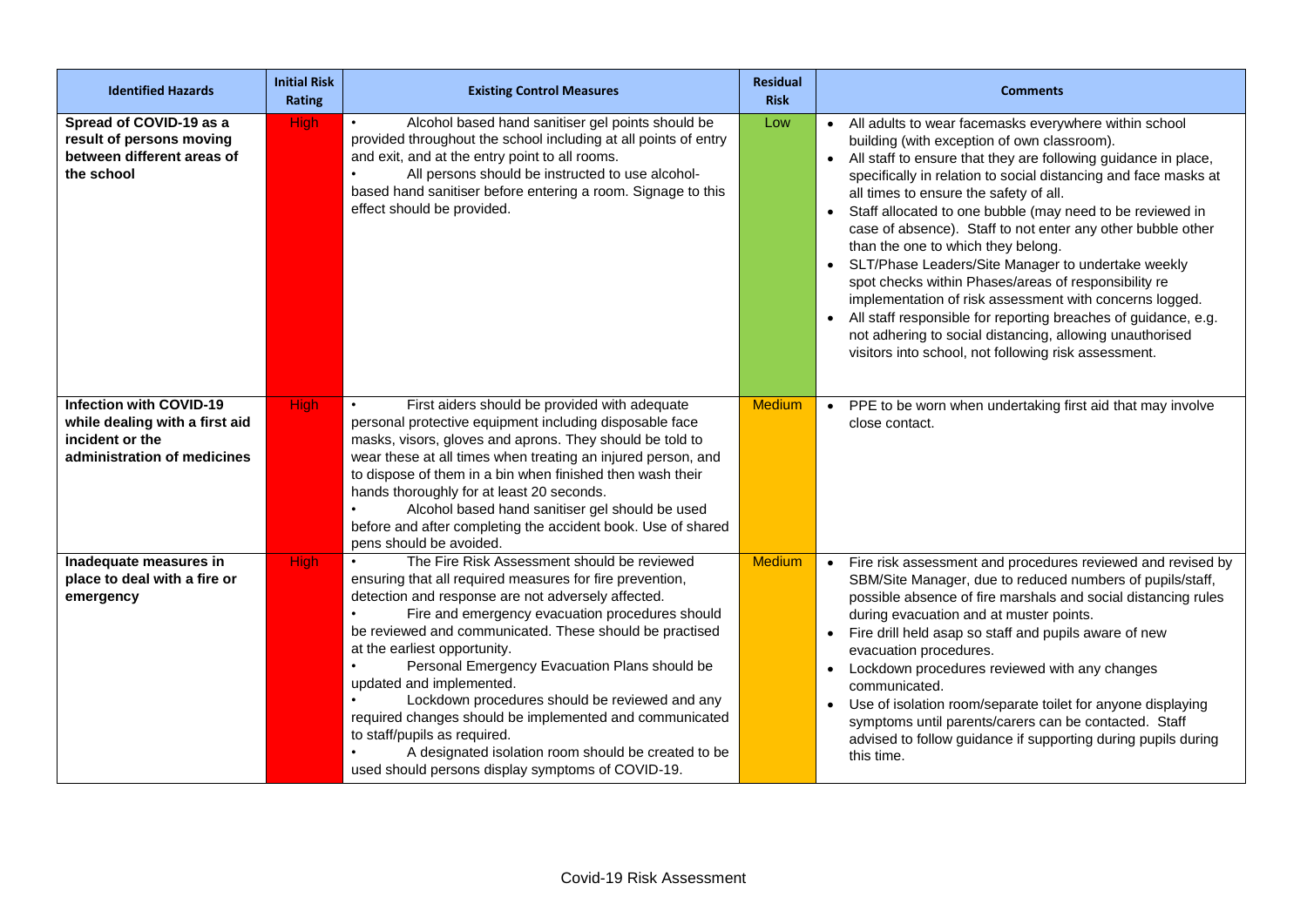| <b>Identified Hazards</b>                                                                                                                                         | <b>Initial Risk</b><br><b>Rating</b> | <b>Existing Control Measures</b>                                                                                                                                                                                                                                                                                                                                                                                                                                                                                                                                                                                                                                                                                                                                                                                                                                                                                                                                                                                                                | <b>Residual</b><br><b>Risk</b> | <b>Comments</b>                                                                                                                                                                                                                                                                                                                                                                                                                                                                                                                                                               |
|-------------------------------------------------------------------------------------------------------------------------------------------------------------------|--------------------------------------|-------------------------------------------------------------------------------------------------------------------------------------------------------------------------------------------------------------------------------------------------------------------------------------------------------------------------------------------------------------------------------------------------------------------------------------------------------------------------------------------------------------------------------------------------------------------------------------------------------------------------------------------------------------------------------------------------------------------------------------------------------------------------------------------------------------------------------------------------------------------------------------------------------------------------------------------------------------------------------------------------------------------------------------------------|--------------------------------|-------------------------------------------------------------------------------------------------------------------------------------------------------------------------------------------------------------------------------------------------------------------------------------------------------------------------------------------------------------------------------------------------------------------------------------------------------------------------------------------------------------------------------------------------------------------------------|
| Staff suffer from mental<br>health problems                                                                                                                       | <b>High</b>                          | Supervisors should maintain regular contact with<br>their staff, whether they are working at home or at the school.<br>Workloads should be managed to avoid overloading<br>staff.<br>Staff should be encouraged to raise any concerns<br>with their supervisor.<br>Staff should be encouraged to access the APL well-<br>being service                                                                                                                                                                                                                                                                                                                                                                                                                                                                                                                                                                                                                                                                                                          | Low                            | • Weekly bulletin for staff to replace briefings.<br>Consistent approach to be used to monitor wellbeing.<br>Training planned/undertaken with updates shared as required.<br>Wellbeing continues to be high profile.<br>Mechanism in place for staff to raise concern about others via<br>leadership team.<br>Use of Teams to offer support where appropriate.<br>$\bullet$                                                                                                                                                                                                   |
| Staff shortage leading to<br>there being an inadequate<br>number of staff on site to<br>supervise pupils/manage the<br>premises                                   | <b>High</b>                          | Minimum staffing levels (including minimum<br>numbers of first aiders, fire marshals, etc.) should be<br>established and adhered to at all times.<br>If staffing levels are inadequate, the class, activity or<br>facility should be ceased until adequate staffing levels can be<br>re-established. Advice from the Trust should be sought<br>where appropriate.                                                                                                                                                                                                                                                                                                                                                                                                                                                                                                                                                                                                                                                                               | Low                            | • Staffing levels currently sufficiently adequate to meet<br>requirements.<br>• Should this change advice will be sought from the Trust asap.                                                                                                                                                                                                                                                                                                                                                                                                                                 |
| Lack of personal protective<br>equipment, cleaning<br>arrangements or cleaning<br>products, or improper use,<br>increases the risk of<br>transmission of COVID-19 | High                                 | Sufficient stock of personal protective equipment<br>should be sourced and stored for use.<br>Staff should be provided with training in the use and<br>disposal of personal protective equipment.<br>It should be ensured that CoSHH assessments<br>have been carried out, and that any staff involved in cleaning<br>have been provided with appropriate instruction, training and<br>personal protective equipment.<br>Cleaning frequencies should be enhanced across<br>the school, with particular focus on heavy use areas (eg<br>doors, handrails and elevators) and frequently used areas<br>and equipment (e.g. classrooms, desks, keyboards, toilets,<br>staff room, etc.).<br>Additional waste disposal bins should be provided<br>throughout the school. Bin liners should be of the tie top<br>variety, and should be removed for disposal to the external<br>waste bin at the end of the day, or sooner if suspected<br>contaminated items have been placed therein (eg tissues<br>from a person displaying symptoms of COVID-19). | <b>Medium</b>                  | Site Manager to continue to monitor provisions /purchase<br>additional PPE as required. PPE training video redistributed<br>as required.<br>Site Manager checking maintenance up to date and<br>scheduling in any checks due, in line with current policy.<br>Enhanced cleaning schedule in place and shared with site<br>team/cleaning staff. Site Team/SBM monitoring cleaning<br>schedule, reviewing where necessary.<br>• Additional bins in place, staff to speak to Site Team should<br>further bins be required. Rubbish disposed of in line with<br>current guidance. |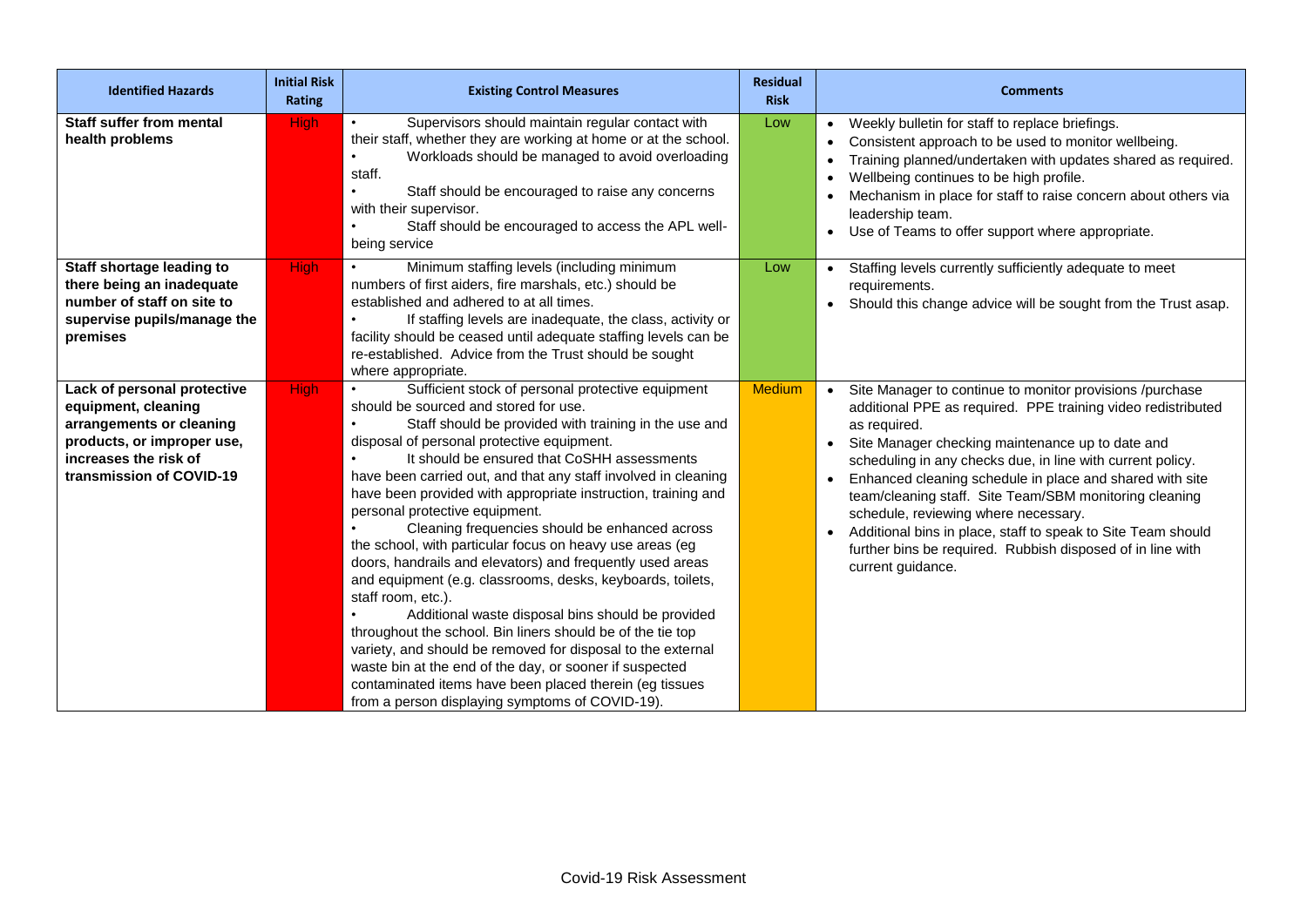## **Distribution of Staff Testing Kits – COVID19 - Risk Assessment**

| School Name: Spalding Parish Church of England Day School                                                                |                                         | Decide who may be harmed (insert $\checkmark$ ):                                                                                                                                                                                                                          |                                                                                                                                                                                                                                                                                                                                                                                                                                                                                                                                                                                                                        |              |                          |              |  |                                                                                                                                                                                          |                                                                                                                                                                                                 |                                                           |
|--------------------------------------------------------------------------------------------------------------------------|-----------------------------------------|---------------------------------------------------------------------------------------------------------------------------------------------------------------------------------------------------------------------------------------------------------------------------|------------------------------------------------------------------------------------------------------------------------------------------------------------------------------------------------------------------------------------------------------------------------------------------------------------------------------------------------------------------------------------------------------------------------------------------------------------------------------------------------------------------------------------------------------------------------------------------------------------------------|--------------|--------------------------|--------------|--|------------------------------------------------------------------------------------------------------------------------------------------------------------------------------------------|-------------------------------------------------------------------------------------------------------------------------------------------------------------------------------------------------|-----------------------------------------------------------|
|                                                                                                                          |                                         |                                                                                                                                                                                                                                                                           | <b>Student</b>                                                                                                                                                                                                                                                                                                                                                                                                                                                                                                                                                                                                         |              | <b>Contractors</b>       |              |  |                                                                                                                                                                                          | <b>Visitors</b>                                                                                                                                                                                 |                                                           |
| Department: Admin/SLT                                                                                                    |                                         |                                                                                                                                                                                                                                                                           | <b>Staff</b>                                                                                                                                                                                                                                                                                                                                                                                                                                                                                                                                                                                                           | $\checkmark$ | <b>Vulnerable People</b> |              |  |                                                                                                                                                                                          | <b>Volunteers</b>                                                                                                                                                                               |                                                           |
| <b>Identified Hazards</b>                                                                                                | <b>Initial</b><br><b>Risk</b><br>Rating |                                                                                                                                                                                                                                                                           | <b>Existing Control Measures (select all that are in place)</b>                                                                                                                                                                                                                                                                                                                                                                                                                                                                                                                                                        |              |                          |              |  |                                                                                                                                                                                          | <b>Actions / Comments</b>                                                                                                                                                                       | <b>Residua</b><br><b>I</b> Risk<br>Rating<br><b>H/M/L</b> |
| Contact between staff when<br>collecting tests, increasing risk<br>of transmission of COVID19                            | H.                                      | of kits.<br>areas.<br>Collection point to be free of clutter.                                                                                                                                                                                                             | Full school COVID19 risk assessment in place.<br>All staff encouraged to wear face masks in communal areas.<br>Staff to wear gloves and masks while distributing test kits.<br>Staff collecting test kits to wear mask, use sanitiser and their own pen to sign for receipt<br>Hands, Face, Space to be followed at all times.<br>Hand sanitiser available at collection point.<br>Collection times staggered and communicated to staff to minimise casual contacts.<br>2m social distancing to be adhered to at all times.<br>Collection desk area to be cleaned regularly, including regular wipe down of high touch |              |                          |              |  | (where staff sign in).                                                                                                                                                                   | Kits to be distributed from the<br>main office with staff member<br>collecting in reception area<br>Only 1 person to be in area<br>collecting reception area to<br>collect kit at any one time. |                                                           |
| Contact between distribution<br>team and staff collecting test<br>results, increasing risk of<br>transmission of COVID19 | н                                       | via email or telephone.                                                                                                                                                                                                                                                   | Collection of test results to be undertaken electronically via Microsoft Forms or failing that<br>All staff to report all test results to both NHS and school when tests undertaken.                                                                                                                                                                                                                                                                                                                                                                                                                                   |              |                          |              |  | Staff in receipt of positive LFD<br>test result should not attend<br>school.<br>$\checkmark$<br>Staff in receipt of positive test<br>result need to book and<br>undertake PCR test asap. |                                                                                                                                                                                                 |                                                           |
| Secure storage of testing kits<br>while on school site                                                                   | M                                       | Testing kits to be stored securely in locked cupboard with only SLT/Admin staff with<br>access to key.<br>Testing kits will be collected by staff as they leave the site at the end of the school day<br>ensuring no testing kits are left on the school site unattended. |                                                                                                                                                                                                                                                                                                                                                                                                                                                                                                                                                                                                                        |              |                          | $\checkmark$ |  |                                                                                                                                                                                          | Staff to leave site as soon as<br>tests have been collected.                                                                                                                                    |                                                           |